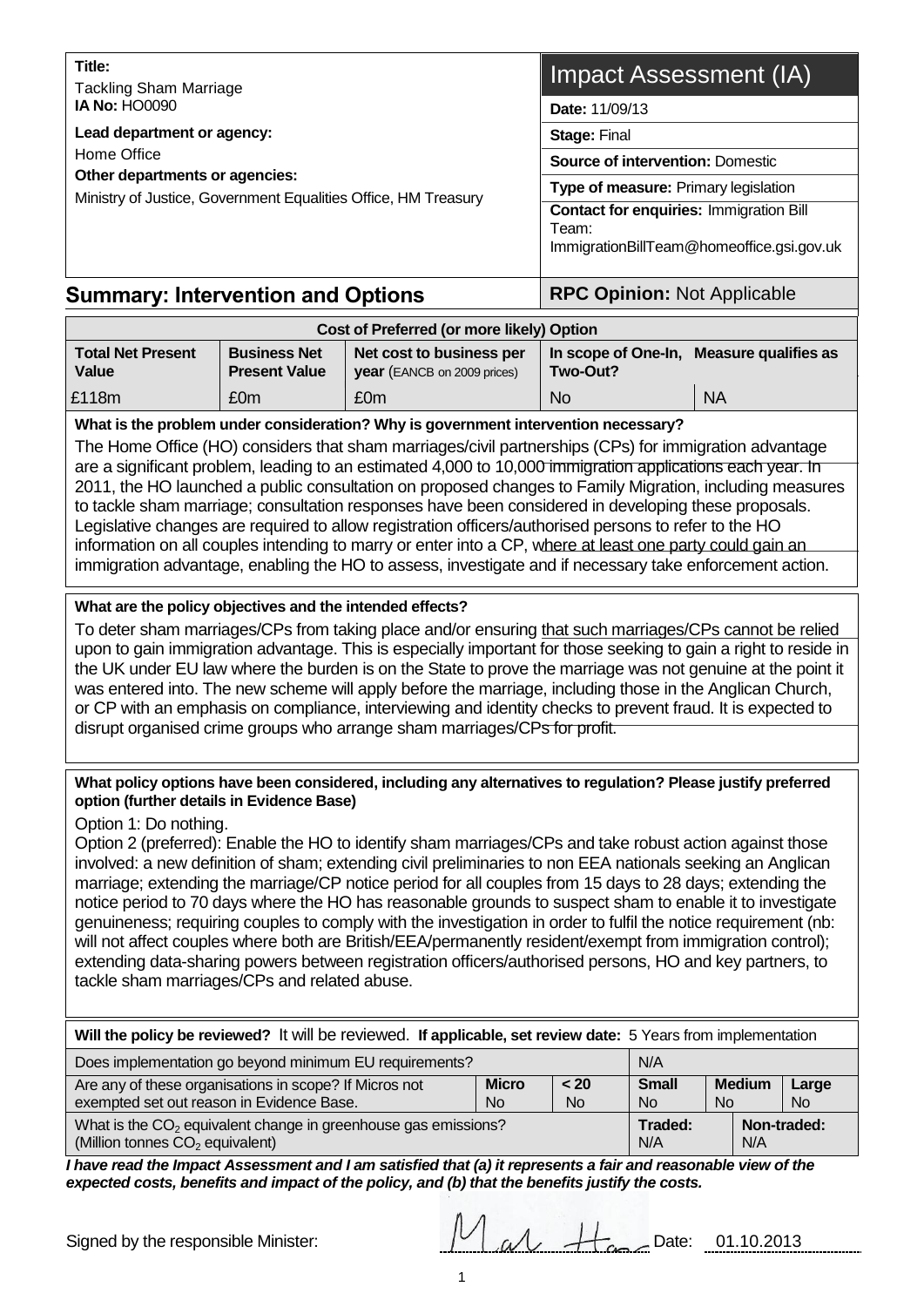# **Summary: Analysis & Evidence Policy Option 2**

**Description:** Enable the Home Office to identify sham marriages/civil partnerships and take robust action against those involved.

# **FULL ECONOMIC ASSESSMENT**

| <b>Price Base</b>                                                                                                                                                                                                                                                                                                                                                                                                                                                                                 | <b>PV Base</b>   |  | <b>Time Period</b>                          | Net Benefit (Present Value (PV)) (£m) |  |                                                              |                           |                                         |
|---------------------------------------------------------------------------------------------------------------------------------------------------------------------------------------------------------------------------------------------------------------------------------------------------------------------------------------------------------------------------------------------------------------------------------------------------------------------------------------------------|------------------|--|---------------------------------------------|---------------------------------------|--|--------------------------------------------------------------|---------------------------|-----------------------------------------|
| Year 2013                                                                                                                                                                                                                                                                                                                                                                                                                                                                                         | <b>Year 2013</b> |  | Years 10                                    | <b>Low: 86</b>                        |  | <b>High: 418</b>                                             | <b>Best Estimate: 118</b> |                                         |
| COSTS (£m)                                                                                                                                                                                                                                                                                                                                                                                                                                                                                        |                  |  | <b>Total Transition</b><br>(Constant Price) | Years                                 |  | <b>Average Annual</b><br>(excl. Transition) (Constant Price) |                           | <b>Total Cost</b><br>(Present Value)    |
| Low                                                                                                                                                                                                                                                                                                                                                                                                                                                                                               |                  |  | 1.4                                         |                                       |  | 8.3                                                          |                           | 72.3                                    |
| High                                                                                                                                                                                                                                                                                                                                                                                                                                                                                              |                  |  | 1.6                                         | 1                                     |  | 9.3                                                          |                           | 81.4                                    |
| <b>Best Estimate</b>                                                                                                                                                                                                                                                                                                                                                                                                                                                                              |                  |  | 1.5                                         |                                       |  | 8.0                                                          |                           | 69.9                                    |
| Description and scale of key monetised costs by 'main affected groups'<br>Home Office - IT and staff set up costs (£0.9m PV), staffing costs to investigate marriages (£26.6 PV).<br>Opportunity cost from impact on level of removals (£20.9m PV) and of appeals (£10.5m PV).<br>General Register Office (GRO) and registration services - Greater volume of appointments and time<br>required to inform the HO of in scope cases (£3.5m PV), IT costs (£0.6m PV) and staff training (£0.03 PV). |                  |  |                                             |                                       |  |                                                              |                           |                                         |
| Other key non-monetised costs by 'main affected groups'<br>Couples wishing to marry following civil preliminaries or enter into a CP - The notice period will be extended<br>for all couples.<br>Couples wishing to marry in the Anglican Church - All couples involving a non EEA national will be required<br>to complete civil preliminaries.<br>Home Office - Risk of judicial review challenge from those affected by the proposed scheme.                                                   |                  |  |                                             |                                       |  |                                                              |                           |                                         |
| <b>BENEFITS (£m)</b>                                                                                                                                                                                                                                                                                                                                                                                                                                                                              |                  |  | <b>Total Transition</b><br>(Constant Price) | Years                                 |  | <b>Average Annual</b><br>(excl. Transition) (Constant Price) |                           | <b>Total Benefit</b><br>(Present Value) |
| Low                                                                                                                                                                                                                                                                                                                                                                                                                                                                                               |                  |  | 0                                           |                                       |  | 19.5                                                         |                           | 158.5                                   |
| High                                                                                                                                                                                                                                                                                                                                                                                                                                                                                              |                  |  | 0                                           | 1                                     |  | 61.2                                                         |                           | 499.4                                   |
| <b>Best Estimate</b>                                                                                                                                                                                                                                                                                                                                                                                                                                                                              |                  |  | 0                                           |                                       |  | 22.9                                                         |                           | 187.7                                   |
| Description and scale of key monetised benefits by 'main affected groups'<br>Public sector - Additional fee revenue for registration services (£2.9m PV).<br>Indirect - Public sector savings through less usage of health, education and social services (£167m PV).<br>Increased employment opportunities for UK residents (£6m PV).<br>Cost saving from civil preliminaries for non EEA nationals wishing to marry in the Anglican church (£4.0m<br>PV).                                       |                  |  |                                             |                                       |  |                                                              |                           |                                         |
| Other key non-monetised benefits by 'main affected groups'<br>Reduction in volume of sham marriages/CPs and of migrants gaining immigration advantage on that basis.<br>Reduction in funding for organised crime.<br>Reduction in levels of criminality and related abuse.                                                                                                                                                                                                                        |                  |  |                                             |                                       |  |                                                              |                           |                                         |
| Key assumptions/sensitivities/risks                                                                                                                                                                                                                                                                                                                                                                                                                                                               |                  |  |                                             |                                       |  |                                                              | Discount rate (%)         | 3.5%                                    |
| 4,000-10,000 applications per year based on sham marriages/CPs. HO has capacity to investigate up to<br>6,000 cases per year. Between 0-10% of sham marriages/CPs are expected to be deterred in year 1, rising<br>to 60% in year 5, relative to current levels.<br>The public sector costs associated with each additional person in the UK are estimated to be between<br>£5,050 and £8,350. Replacement with UK workers of 23%.<br><b>BUSINESS ASSESSMENT (Option 1)</b>                       |                  |  |                                             |                                       |  |                                                              |                           |                                         |

| Direct impact on business (Equivalent Annual) £m: |                     | In scope of OITO? | Measure qualifies as |           |
|---------------------------------------------------|---------------------|-------------------|----------------------|-----------|
| <b>Costs: £0</b>                                  | <b>Benefits: £0</b> | Net: £0           | No                   | <b>NA</b> |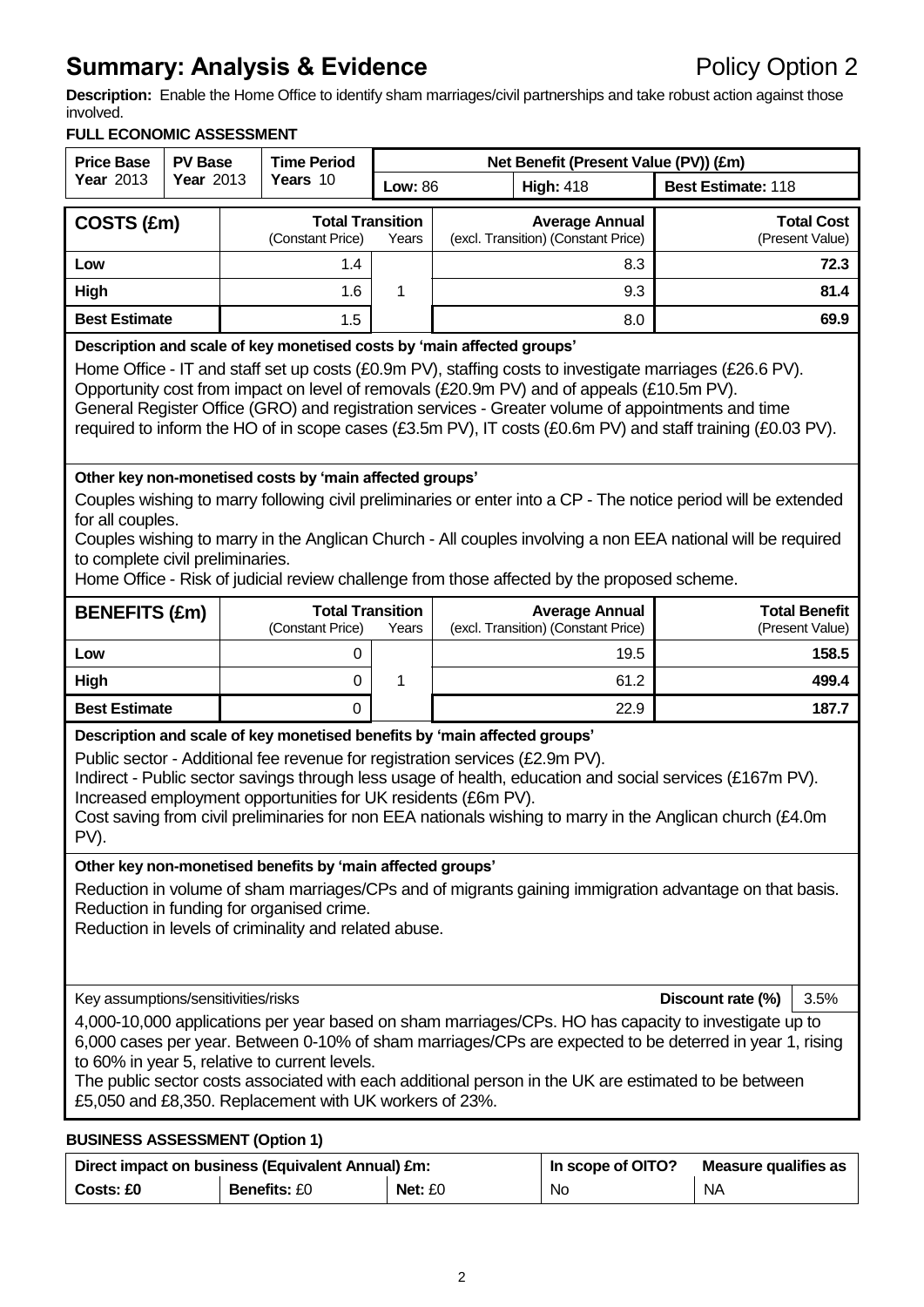# **Evidence Base (for summary sheets)**

# **A. Strategic Overview**

# **A.1. Background**

The existing statutory definition of a sham marriage is set out in section 24 of the Immigration and Asylum Act 1999:

"Sham marriage" means a marriage (whether or not void) –

- (a) entered into between a person ("A") who is neither a British citizen nor a national of an EEA State other than the United Kingdom and another person (whether or not such a citizen or such a national); and
- (b) entered into by A for the purpose of avoiding the effect of one or more provisions of United Kingdom immigration law or the immigration rules.

The definition of a sham civil partnership is set out in section 24A of the 1999 Act.

The Immigration Rules and the Immigration (European Economic Area) Regulations 2006 allow non-EEA nationals to remain in the UK on the basis of their marriage to, or civil partnership with, a British citizen, a person settled in the UK (with Indefinite Leave to Enter or Remain (ILE/ILR)) or an EEA national. The Home Office estimates that around  $35,000<sup>1</sup>$  marriages and civil partnerships a year in the UK involve a non-EEA national and, where they do not have settled status, are potentially advantageous in immigration terms to that person; and that 4,000-10,000<sup>2</sup> applications a year may be based on a sham marriage/CP. The EEA route is particularly vulnerable because, under EU law, it is open to visitors to the UK; there can be no maintenance, accommodation or language requirements; and the couple do not need to show, at the time the non-EEA national applies for a residence card, that the marriage/CP is subsisting: it is up to the Home Office to prove that it was a sham at the point the couple were married or entered into a civil partnership.

In February 2005, the Certificate of Approval (CoA) scheme was introduced under the Asylum and Immigration (Treatment of Claimants, etc) Act 2004. It was intended to combat sham marriages involving non-EEA nationals marrying an EEA national, a British citizen or a person settled in the UK. Under the scheme, all persons subject to immigration control (except those with entry clearance for the purpose of marriage or with settled status) were required to apply to the Home Office for permission to marry, before giving notice of marriage at a Designated Register Office. The scheme also applied to civil partnerships. The scheme did not apply to marriages in the Anglican Church.

The original CoA scheme was initially successful because permission to marry was denied to those with most to gain in immigration terms from a sham marriage: those without any leave, those granted less than 6 months" leave, and those with less than 3 months" leave remaining at the date of the CoA application, unless there were exceptional, compassionate circumstances making it unreasonable to expect them to travel abroad to marry or to apply for entry clearance to come to the UK to marry. This

 $\overline{a}$ <sup>1</sup> There is currently no record of how many non-EEA nationals marry or enter into a CP in England and Wales; Scotland and Northern Ireland record information on country of birth. In 2011, around 292,200 marriages and civil partnerships were registered in the UK. In Scotland in 2011, around 29,600 marriages/CPs took place, of which approximately 3,600 involved an individual born outside the UK or EEA. The 2011 annual population survey (APS) data for Scotland finds that around 4% of the population of Scotland were born outside the EU but around 2% are nationals of a non-EU country. This produced a revised estimate of up to around 2,000 marriages/CPs in Scotland with a potential immigration advantage (around 7% of the total in 2011), though some of these cases would involve a non-EEA national with ILR (and therefore without potential immigration advantage for them). Adjusting, on the basis of APS data, for the higher proportion of non-EEA nationals residing in other parts of the UK, the 7% estimate was scaled up to 12%. Applying that percentage, with the same caveat about ILR cases, to the UK total for marriages/CPs in 2011 suggests that around 35,000 marriages/CPs a year may involve a non-EEA national.<br><sup>2</sup> The lower and figure was calculated by applying an average <sup>99</sup>/ of marriages involving a fereign nation

The lower end figure was calculated by applying an average 8% of marriages involving a foreign national lead to a section 24 report (see footnote 3) to the volume of applications on the basis of marriage/CP, including EEA family permits (around 50,000 applications). The higher estimate was calculated based on estimates provided by senior caseworkers regarding the number of sham marriages in the EEA route (20%), but it should be noted that they believed the higher level applied to high risk nationalities only.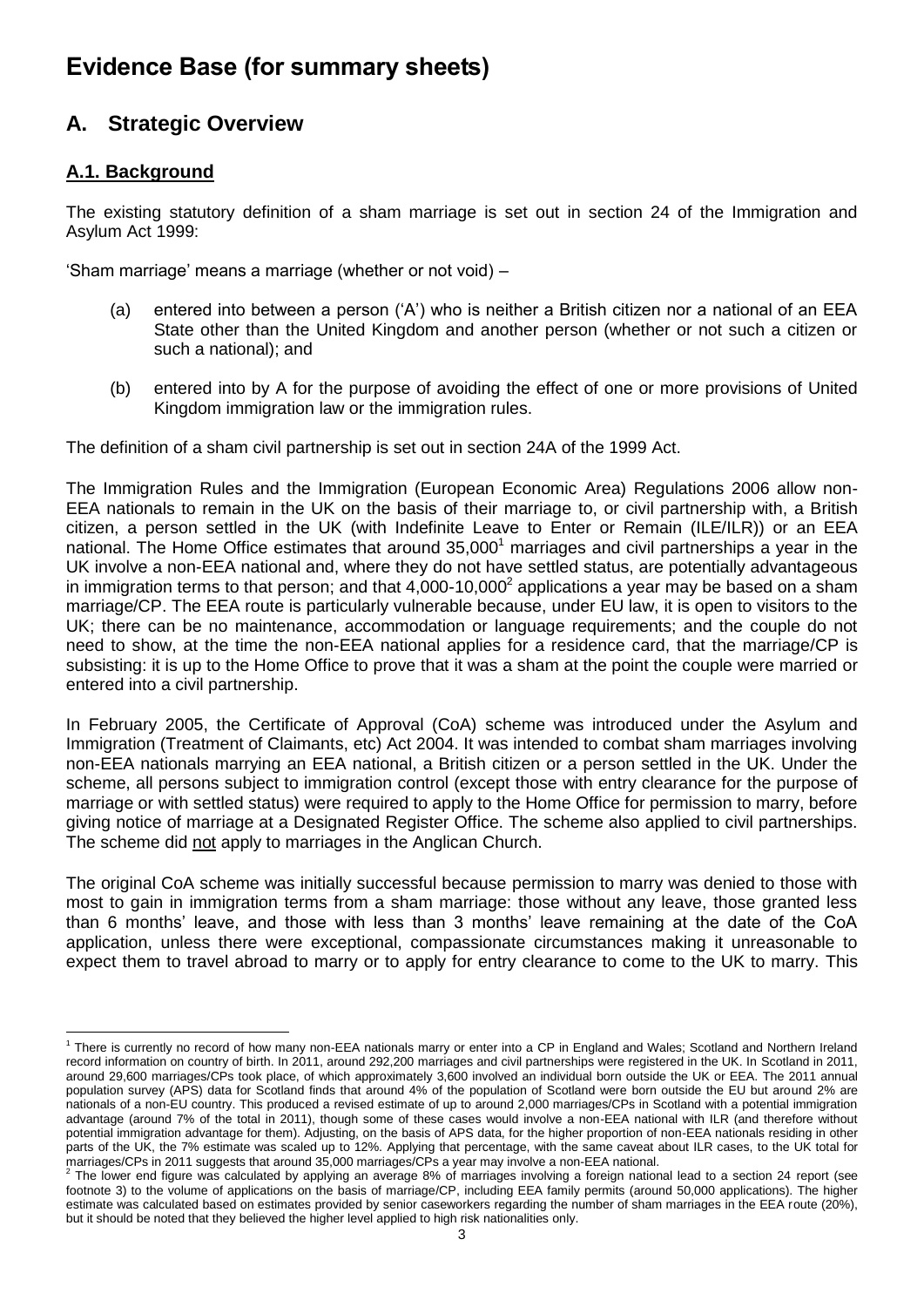success was reflected in a dramatic reduction in the number of section 24 reports<sup>3</sup> from registration officers, from around 3,500 reports in 2004 to 450 reports in 2005.

However, the CoA scheme"s utility and effectiveness were fairly soon eroded by a series of court judgments. These required changes to the scheme so that those with some valid leave, and later those without leave, could gain permission to marry enabling them to apply to remain in the UK. Excluding these groups from the CoA scheme, so preventing them from marrying in the UK, had been its main value. The CoA scheme was abolished in May 2011 in response to the declaration by the UK courts that the scheme was incompatible with ECHR Article 14 (non-discrimination), read with Article 12 (right to marry), because it did not apply to marriages in the Anglican Church. By that time, the vast majority of applications under the paper-based scheme were approved and it was no longer an effective means of countering sham marriage in any case.

Since the demise of the CoA scheme, the Home Office only receives advance notice of suspected sham marriages through notifications under section 24 of the Immigration and Asylum Act 1999, which places a duty on registration officers to notify suspected cases to the Home Office, and through enforcement and intelligence activity. There were 1,891 section 24 reports in 2012 (a 9% increase on 2011), more than half for the EEA route. It is thought that there is some level of under-reporting. Even for those received, as most are, before the ceremony, there is very little time to act before the marriage takes place.

For non-EEA nationals already in the UK, gaining leave to remain or a residence card through a sham marriage/CP – to a British citizen, EEA national or person with settled status – is a significant and growing area of abuse, as evidenced by the increase in section 24 reports from 450 in 2005 to 1,891 in 2012, and needs to be addressed. This requires the targeted application of resources by the Home Office and a truly joint approach with registration officers, including the establishment of new notification procedures and better information-sharing. It will also require joint work with the Devolved Administrations and the Anglican Church, as, to be fully effective and to ensure compatibility with the European Convention of Human Rights, any scheme will need to apply to all in-scope marriages and civil partnerships in the UK.

The Government believes that the most useful change would be to make all marriages and civil partnerships, including Anglican marriages involving a non-EEA national which would be required to follow the civil preliminary process (but not Anglican marriages between British citizens/EEA nationals), subject to a longer notice period: 28 days, compared to 15 days currently for marriages/CPs in England and Wales. This would enable those prospective marriages/CPs involving a person who is not a British citizen, EEA national, non-EEA national with settled status/permanent residence under EU law, or exempt from immigration control, to be referred to the Home Office. This referral scheme would give the Home Office a much better overview of potential sham marriages/CPs, at a stage – before the marriage/CP takes place – when it can be easier to gather the evidence necessary to establish that the couple"s relationship is not genuine. It will not obstruct marriages/CPs that are found to be genuine, except by requiring the time taken for the new notice period and the referral scheme to be taken into account during the planning of the marriage/CP. This is thought to be reasonable and reflects the majority view expressed by respondents to a consultation held in 2011.

The proposals outlined in this impact assessment (IA) aim to deter people from attempting to enter into sham marriages/CPs, and to introduce clear and effective enforcement consequences for those who do. The Immigration Bill contains provision to legislate as outlined, including by redefining sham marriage and sham civil partnership to take into account the Immigration (European Economic Area) Regulations 2006 and introduce an assessment of the genuineness of the relationship.

# **A.2. Groups Affected**

Those affected by the policy include:

<sup>&</sup>lt;sup>3</sup> Marriages that are suspected to be sham marriages are reported to the Home Office by registration officers under section 24 of the Immigration and Asylum Act 1999.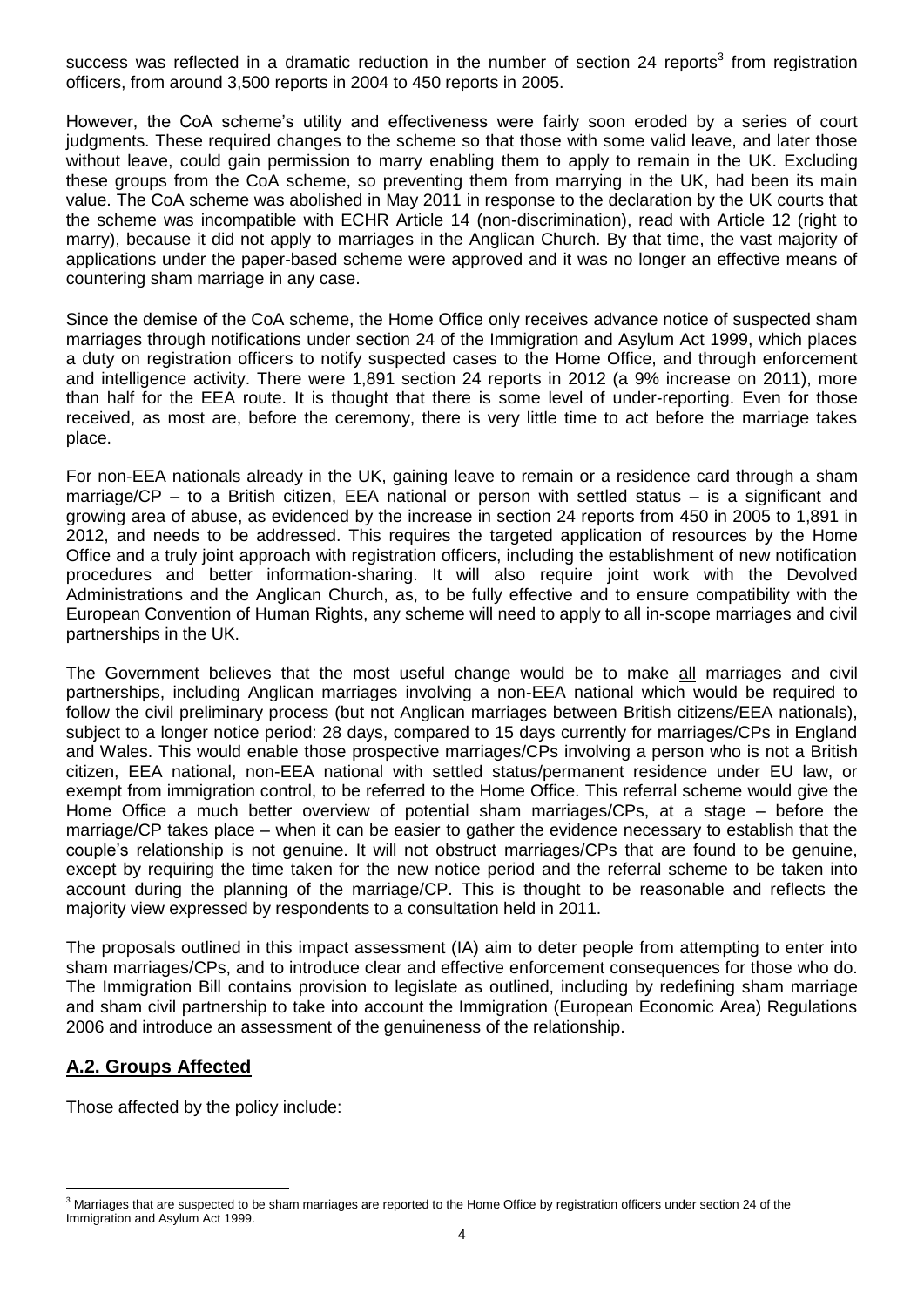All couples seeking to enter into a marriage following civil preliminaries or a civil partnership. Couples where at least one party is a non-EEA national who seek to marry in the Anglican Church will be required to follow the civil preliminary process.

Any couple where at least one party is subject to immigration control and does not have settled status, or permanent residence under EU law, or is not exempt from immigration control, may be subject to investigation where there are reasonable grounds to suspect a sham.

Those affected in the public sector include the Home Office, which is responsible for administering the immigration system, and the General Register Office (GRO) and registration services.

# **A.3. Consultation**

# **Within Government**

Aside from the Home Office (including HM Passport Office), the Government departments consulted or involved in the formulation of the policy include: HM Treasury; Ministry of Justice; and Government Equalities Office. We have also consulted the Church of England, the Church in Wales and senior representatives of the local registration services for England and Wales.

### **Public Consultation**

A 12-week public consultation on Family Migration, including measures to tackle sham marriage, was conducted by the former UK Border Agency (UKBA), from 13 July to 6 October 2011. In total 5,046 responses were received. 75% agreed that the authorities should have the power in England and Wales to delay a marriage from taking place where "sham" is suspected and 62% agreed that some couples should be required to attend an interview to establish the genuineness of their relationship. Following the consultation, UKBA published casework guidance, which included a list of factors associated with genuine and non-genuine relationships, to help its caseworkers to focus on these issues; the minimum probationary period before settlement for non-EEA spouses and partners was also increased, in July 2012, from two years to five years, to test the genuineness of the relationship.

# **B. Rationale**

Sham marriage for immigration purposes is a significant problem. The Home Office assesses that 4,000- 10,000 applications a year to stay in the UK are made on the basis of a sham marriage or civil partnership, and estimates that around 35,000 marriages and civil partnerships a year involve a non-EEA national and are therefore potentially advantageous in immigration terms to that person if they do not have settled status.

Sham marriage is an attractive option for those seeking to remain in the UK. The Immigration Rules and the Immigration (European Economic Area) Regulations 2006 allow non-EEA nationals to remain in the UK on the basis of their marriage or civil partnership to a British citizen, a person settled in the UK or an EEA national. As the work and study routes are tightened, there is a risk that more non-EEA nationals will seek to abuse the marriage and civil partnership based routes as a means of remaining and settling in the UK.

In 2012, the Home Office received 1,891 section 24 reports, an increase of 8.6% from 2011 figures and 110% from 2010 (there were 1,741 section 24 reports received in 2011, 934 in 2010, and 561 in 2009). From 2010 to 2011, the number of section 24 reports involving students increased by 167%; in 2012, 49% of all section 24 reports involved a non-EEA national in the UK as a student. This suggests that rising numbers of non-EEA national students are looking to extend their leave by entering into a suspected sham marriage, given the tighter rules on extending leave as a student under Tier 4 of the Points Based System. From January to June 2013, UKBA conducted 460 sham marriage operations and made 212 arrests. The Government believes that we need to do more to prevent and tackle abuse, including ensuring that the family migration route is not seen as an easy target for those whose sole purpose is to work in the UK. Family migration must be based on a genuine relationship, not a marriage of convenience entered into in an attempt to gain an immigration advantage. Those involved in sham marriages and civil partnerships undermine our immigration system.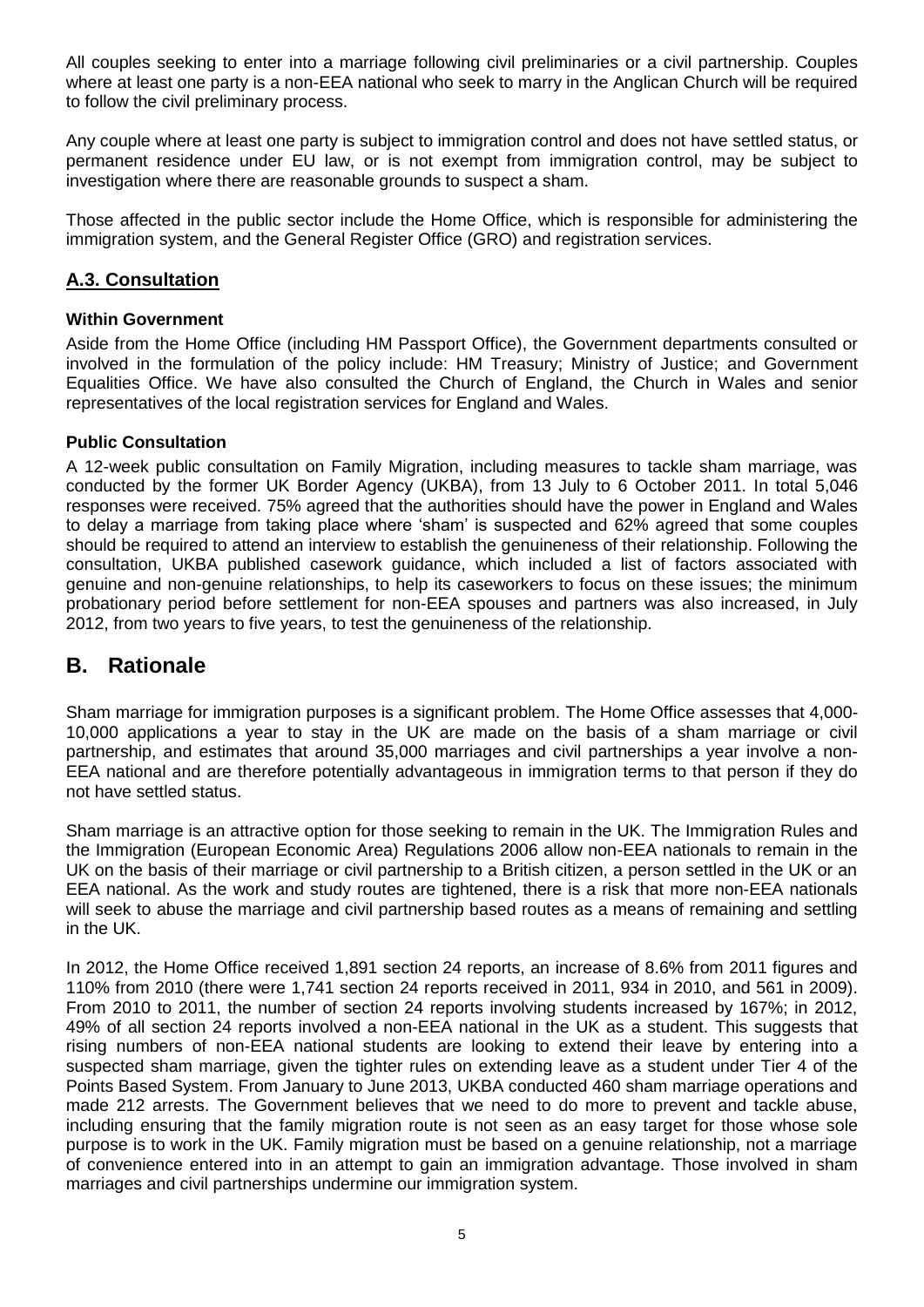Migrants often seek the assistance of individual facilitators or organised crime groups of varying size and structure to co-ordinate sham marriage activity. The risks involved for organised crime groups are relatively low but the levels of profit can be very high with non-EEA nationals reported to pay up to £20,000 for this service. Organised crime groups are thought to be using gaps in Home Office Immigration and GRO systems and in information-sharing powers to perpetrate sham marriages on a large scale. Greater data sharing between all the agencies involved, to enable both strategic analysis of patterns and trends of abuse and operational responses, is considered to be a priority.

# **C. Objectives**

The Government's objectives are to:

- Prevent and tackle abuse of family migration;
- Increase public confidence in our immigration system by tackling abuse and reducing burdens on the taxpayer and public services;
- At an early stage, deter and identify marriages and civil partnerships where couples are not in a genuine relationship and are getting married or entering into a civil partnership to support an application to remain in the UK or gain a right to remain in the UK;
- Take robust action against those entering (or attempting to enter) into a sham marriage or civil partnership.

Where immigration is not a factor (e.g. two British/EEA citizens marrying), the marriage or civil partnership will not be referred to the Home Office, even if there are other (non-immigration) reasons to suspect the relationship is not genuine. The scheme will also not apply where both parties are either British/EEA citizens or have settled status in the UK, permanent residence under EU law or are exempt from immigration control (e.g. because they have the Right of Abode in the UK).

# **D. Options**

Option 1: Is to do nothing.

Option 2 (preferred): Is to enable the Home Office to identify sham marriages/CPs and take robust action against those involved: a new definition of sham; applying civil preliminaries to in-scope couples seeking an Anglican marriage; extending the notice period for all couples from 15 days to 28 days; extending the notice period for in-scope couples where the HO has reasonable suspicion of sham to 70 days to enable the HO to investigate the couple"s genuineness; requiring couples to comply with the investigation in order to fulfil the notice requirement; extending data-sharing powers between registration officers, the HO and key partners to tackle sham marriages/CPs and related abuse.

# **E. Appraisal (Costs and Benefits)**

# **General assumptions and data**

This IA covers a 10-year period from 2014-15, in line with guidance from the Regulatory Policy Committee (RPC) and the Better Regulation Executive (BRE). The Immigration Bill is expected to obtain Royal Assent during 2014. We propose to implement the scheme outlined in this IA from April 2015. The IA aims to set out the best estimates of the policy impacts at the final stage of policy development, using the available evidence. The IA assumes that the scheme is extended to Scotland and Northern Ireland under the enabling provision for this contained in the Bill, in order to assess its full costs and benefits. Any key uncertainties are highlighted and key assumptions are tested in the sensitivity analysis section to show the range of potential impacts.

# **Objective function**

In January 2012, the MAC published a report on the impacts of migration and recommended that migration policy impact assessments should concentrate on the welfare of the resident population. The NPV in this IA therefore aims to maximise the welfare of the legally resident population - defined as British citizens or those with settled status in the UK. The NPV should include the effects from any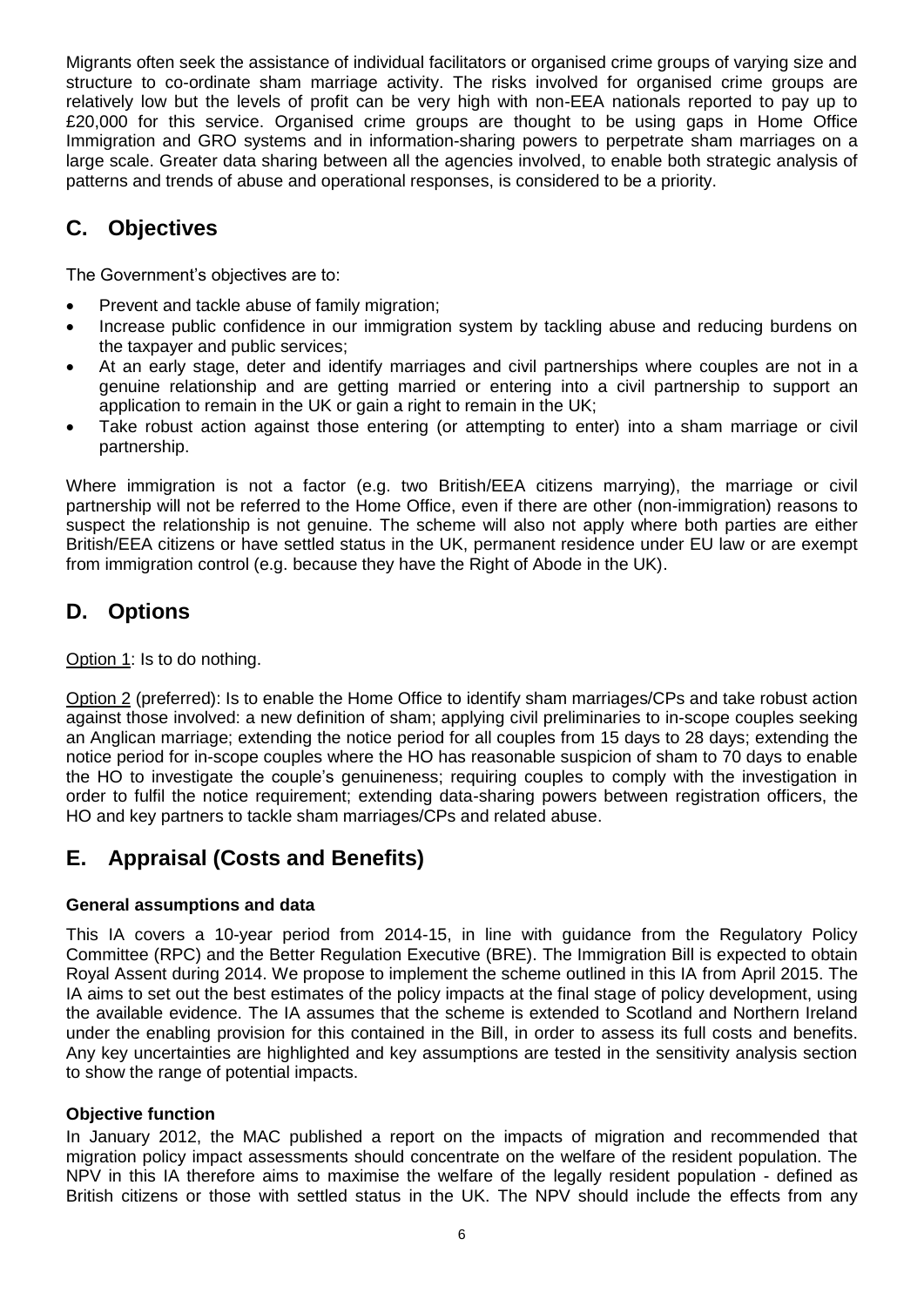change in fiscal, public service, consumer and producer surplus and dynamic effects where practical and appropriate, but should exclude forgone migrant wages (net of taxes).

In this case the costs for a migrant associated with leaving the UK will affect only non compliant individuals engaged in a sham marriage or civil partnership. Thus no consideration is made of the benefits (i.e. taxes paid) if they were to remain in the UK. Similarly, no consideration is made of the impact on businesses that employ illegal migrants. This is in line with the Better Regulation Framework Manual (2013) which states that an IA should not include costs and benefits that accrue to non compliant organisations or individuals.

The IA does include the benefit to the UK resident population of removing additional volumes of illegal migrants from the UK. This includes savings in providing publicly funded services such as healthcare and education and additional labour market participation.

# **Baseline volumes**

The most recent data on the volume of marriages and civil partnerships in the UK is from 2011<sup>4</sup>, when around 292,200 marriages and civil partnerships took place in the UK. The volume of marriages and civil partnerships involving at least one person subject to immigration control is thought to be around 35,000 per year. The Home Office estimates that 4,000-10,000 immigration applications a year may be based on a sham marriage or civil partnership.

The Home Office makes no official forecast of future migration or marriages/civil partnerships, but for the purpose of this IA we assume that the volume of marriages and civil partnerships, and the number involving a non-EEA national, in the years following this policy change would have remained broadly constant at 2010 levels in the absence of any other changes. It is from this baseline that the impacts of policy proposals are calculated.

# **Option 1 – No change to policy**

### **Costs**

There will be no additional costs of option 1. However, there will be a number of risks and costs that will continue to arise, including:

*Harms associated with abuse of the family migration route*

 *Harms associated with sham marriages/CPs* – there is evidence of abuse of the family migration route through sham marriages/CPs. These are not beneficial to the UK and harm British society as well as those who remain in the UK on the basis of a sham marriage/CP and then cannot integrate fully into society.

Sham marriages/CPs are thought to contribute to the funding of organised criminal activity, through organised crime groups charging to facilitate sham marriages. Money is central to virtually all organised crime. It is not only a reward of crime, but also a driver, with profits funding future criminal activity. A greater impact on sham marriages/CPs will reduce the operation and profitability of organised crime.

- **Negative public perceptions** by making no change to strengthen the family route against abuse by sham marriages/CPs, we will not counteract negative public perceptions: sham marriage is currently a high profile problem. There is a perception that it is easy to abuse the system in this area and it is important that the Government acts to counteract this.
- *Displacement of employment opportunities for UK residents labour market displacement* occurs when employment opportunities in the UK that could be filled by UK residents are instead filled by those who are in the UK on the basis of a sham marriage/CP.

*Burdens on the taxpayer*

l

<sup>&</sup>lt;sup>4</sup> Source: ONS, GRO Scotland and GRO Northern Ireland. 2011 is the most recent period available.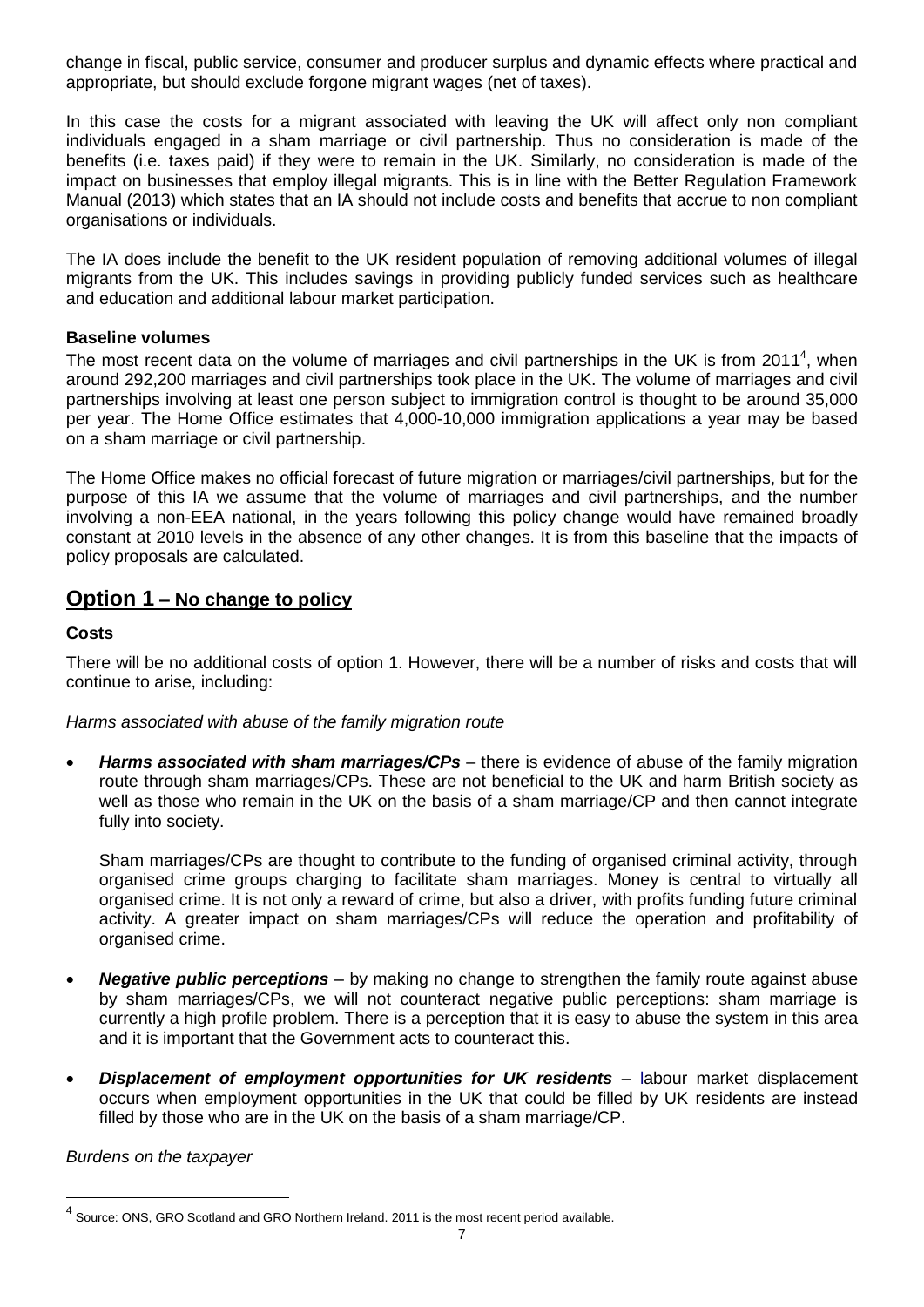*Burdens on the taxpayer* – those participating in a sham marriage/CP may unjustly access public services during the period they remain in the UK or if they settle here. This includes the education system, the National Health Service and the welfare system. We estimate that each additional person in the UK costs the taxpayer between £4,250<sup>5</sup> and £7,820<sup>6</sup> per year through the use of public services such as health, education and welfare benefits. This is calculated by apportioning public spending to the resident population in the UK. See Annex A for an explanation of the Home Office's standard assumptions. Those who are in the UK on the basis of a sham marriage/CP are assumed to make use of public services as any other migrant would.

# **Benefits**

There will be no additional benefits of option 1. The lack of effective deterrence may lead to an increase in the volume of sham marriages and civil partnerships.

# **Option 2 – Enable the Home Office to take action against those engaging in sham marriages and civil partnerships**

The estimated volume impacts of the policy framework are translated into monetary values for inclusion in the cost-benefit analysis under two broad headings – direct costs and benefits on the one hand, and indirect, or "wider", costs and benefits on the other.

The **direct** costs and benefits are those that are clearly and immediately related to the activities of those entering into a sham marriage/CP. The direct costs include, for example, the cost to the Home Office of investigating sham marriages. The direct benefits, on the other hand, include additional fee income for Designated Register Offices if the volume of people using their services increases.

The **wider,** or **indirect,** costs and benefits are those that occur as a result of the direct impacts, including behaviour changes. They should be considered when the impacts are thought to be significant. The wider costs include a set of assumptions relating to the wider economy. The wider costs and benefits include the impact on public services if those engaging in a sham marriage/CP are prevented from remaining in the UK and are replaced in employment by UK residents.

The following sections describe in more detail how costs and benefits have been calculated, and summarise the results. In general, the method is straightforward: total costs and benefits are the product of a change in volume and an estimated unit cost or benefit, adjusted for the particular impact being considered.

# **Impact of behavioural change**

There are uncertainties surrounding the assumptions and impact estimates, particularly around behavioural change by those seeking to engage in sham marriage/CP – it is hoped that the proposals will help to deter applications based on a sham marriage/CP. Where relevant, we have modelled a range of scenarios to investigate the volume impacts under differing behavioural assumptions, and we have set out those which have a significant impact on our estimates.

#### Current policy

l

For non-Anglican marriages in England and Wales, for all marriages in Scotland and Northern Ireland, and for all civil partnerships, the following applies:

 Applicants must satisfy the registration officer of their name, age and nationality (for British citizens this can be achieved with a birth certificate where appropriate); proof that any previous marriage or civil partnership has been dissolved or annulled. Those who are subject to immigration control may be asked to provide further information at the request of the registration officer.

<sup>5</sup> For migrants in the UK for less than 5 years

 $^6$  For migrants in the UK for up to 10 years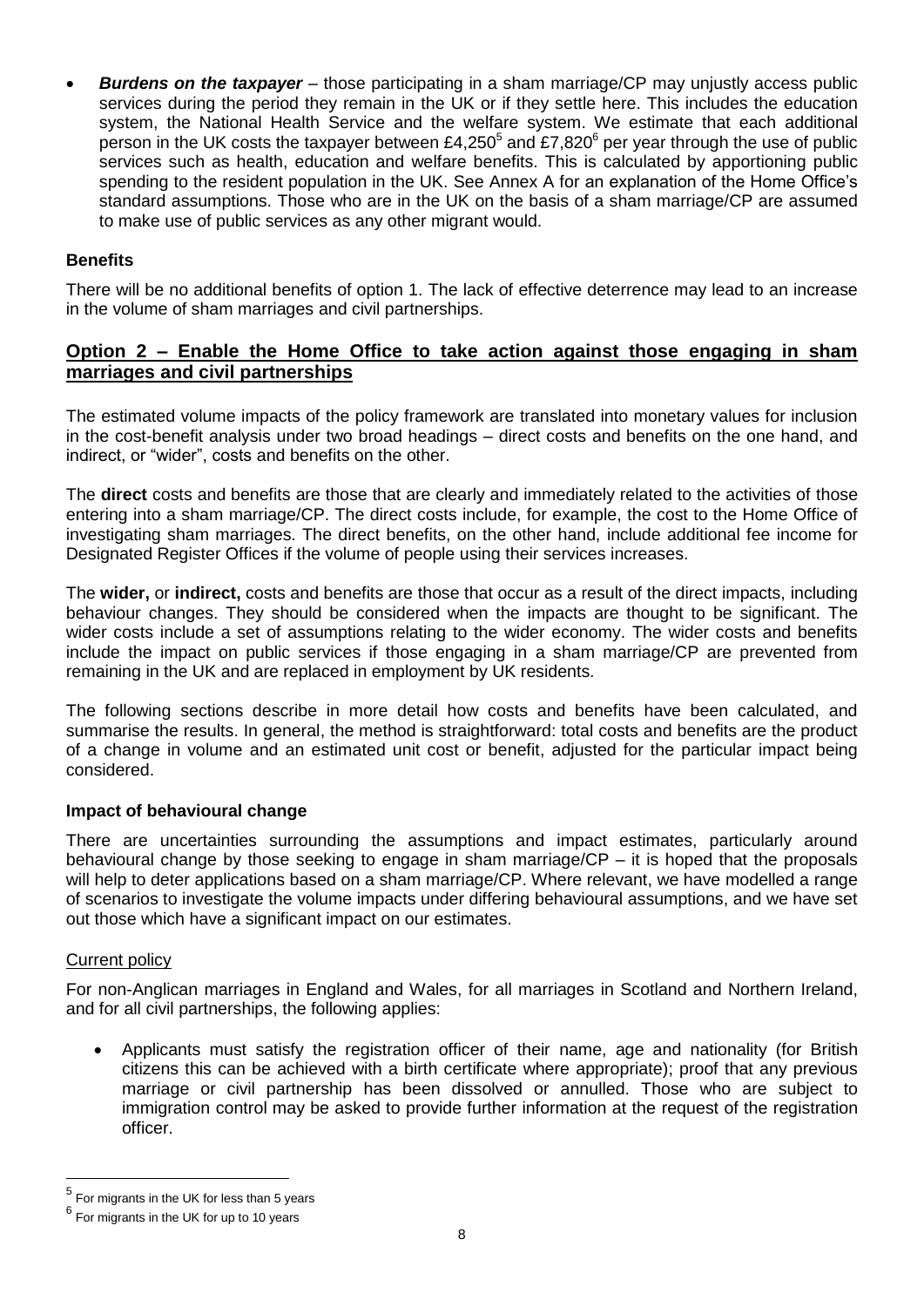- If either of the couple is subject to immigration control, they are required to give notice at a Designated Register Office (DRO) (there are 75 DROs in England and Wales; all register offices in Scotland and Northern Ireland are designated as a DRO).
- Notice of intention to marry or enter into a CP must be given in person (or by post in Scotland and Northern Ireland) no less than 15 days beforehand in England and Wales and Scotland, and 14 days beforehand in Northern Ireland. Sections 24 and 24A of the Immigration and Asylum Act 1999 require registration officers/authorised persons to report to the Home Office without delay any reasonable suspicion they may have that the marriage/CP is a sham to gain immigration advantage. This duty applies in all parts of the UK. Notification takes the form of a section 24 or 24A report, sent to the Home Office via email or post.
- The Home Office considers the information provided in section 24 and 24A reports, and may investigate further where appropriate, and/or record it on relevant databases (for use when assessing future applications by the non EEA national involved).

For marriages involving at least one non EEA national in the Anglican Church in England and Wales, the following common licence process is encouraged:

- The licence is granted in the name of the Bishop of the Diocese where the proposed marriage will take place, and he has discretion whether or not to grant it. It is thought that more than  $90\%$ <sup>7</sup> of Anglican marriages involving a non EEA national went through this process in 2010.
- To obtain a common licence, one of the couple must have had his or her usual residence within the parish or district of the church in which the marriage is to due to take place, during the 15 days immediately preceding the application, or must have had his or her usual place of worship at the church.
- Common licences, costing £165 per couple, can only be granted for marriage to take place within the Diocese, and are valid for three months.

# Proposal

l

The Immigration Bill would amend the process for all marriages following civil preliminaries and for civil partnerships, including for British citizen and EEA couples. Any couple seeking to enter into an Anglican marriage, involving at least one non EEA national, would be subject to civil preliminaries. The notice period would be extended to 28 days for all couples.

All notices of marriage/CP involving a non EEA national (unless exempt from immigration control) would continue to be given at a DRO. A registration officer/authorised person would require information and associated evidence from those giving notice, e.g. full name, place of residence and nationality. British citizens and EEA nationals are not required to give notice at a DRO, and we have no plans to alter this: such couples will continue to give notice at their local register office or complete Anglican marriage preliminaries, e.g. the banns process.

If they had given notice correctly, and there was no legal impediment to their marriage or CP, couples who were both either a British citizen, EEA national, person with settled status or permanent residence under EU law, or exempt from immigration control, would able to marry or enter into a CP at the end of the 28 day notice period, without investigation by the Home Office into the genuineness of their relationship.

Where one party to the marriage was a non EEA national without settled status, permanent residence under EU law or exemption from immigration control, registration officers/authorised persons would refer the proposed marriage/CP to the Home Office. Where the registration officer/authorised person had a reasonable suspicion that the proposed marriage/CP was a sham, they would also make a section 24 or 24A report.

The parties would be notified that there was a legal requirement for their proposed marriage/CP to be referred to the Home Office and that they might be subject to an extended notice period (of 70 days in total) and a Home Office investigation into the genuineness of their relationship, with which they would have to comply in order to fulfil the notice process.

<sup>&</sup>lt;sup>7</sup> In 2010, 5,900 marriages in the Anglican Church were preceded by the common licence process or a superintendent registrar's certificate. It is thought that there were around 6,400 marriages involving a non EEA national in the Anglican Church during this period.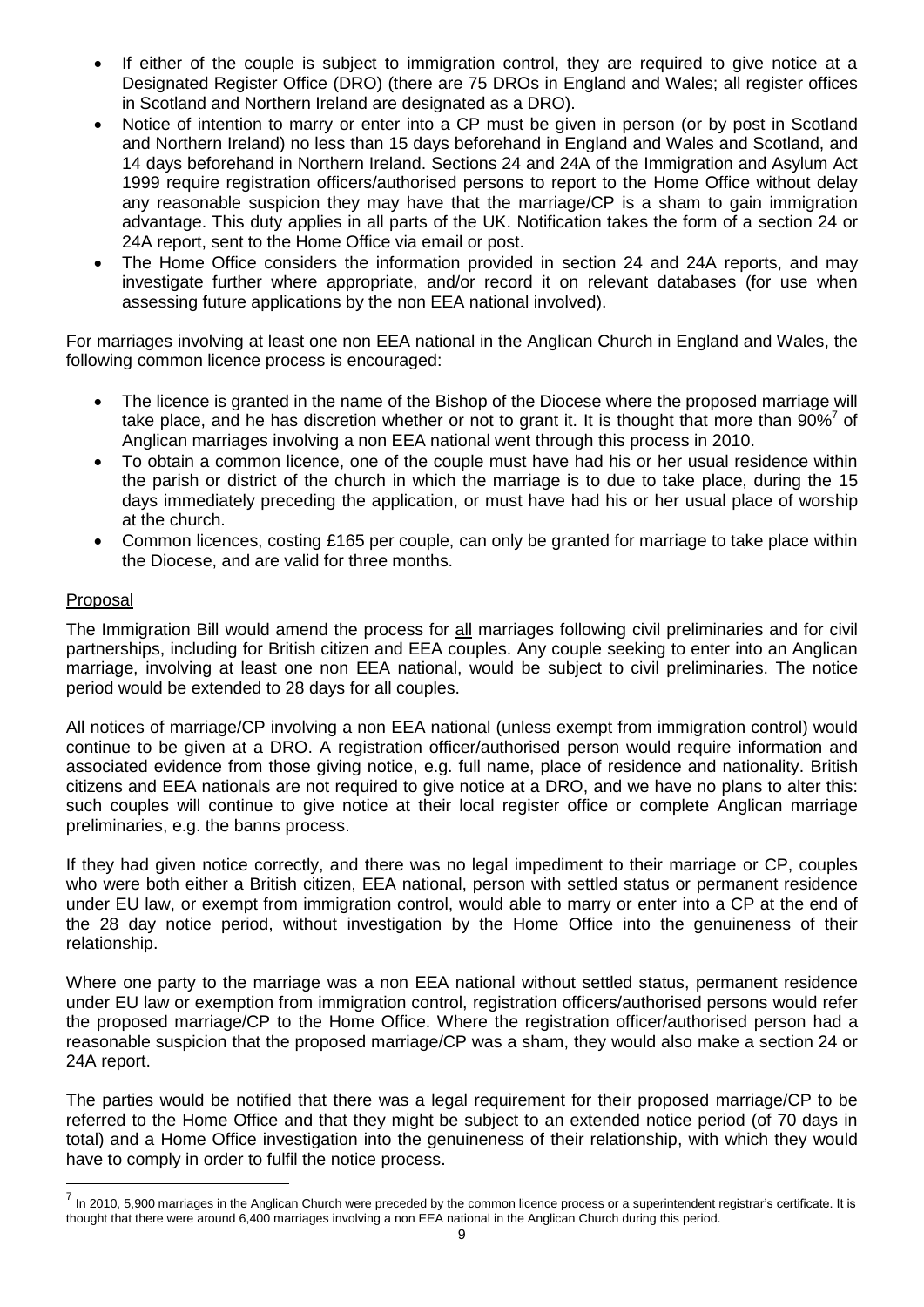# **Home Office referral**

It is expected that around 35,000 cases a year would be referred to the Home Office. A Home Office unit would assess the referrals against intelligence based risk profiles and immigration and other records, and take account of section 24/24A reporting and other sources of information, and identify cases where there was a reasonable suspicion of sham for investigation. In the cases identified for investigation, the notice period would be extended to 70 days and the couple (and the registration officer/authorised person) notified accordingly. Other couples would be able to marry or enter into a CP after 28 days.

# **Investigation**

It is expected that around 6,000 cases a year would be investigated by the Home Office. In order to assess the genuineness of the couple"s relationship, the Home Office might request further information or documentation, and/or require the couple to attend for interview or be visited at home. A couple who failed unreasonably to comply with the Home Office investigation would be deemed not to have fulfilled the notice process and would not be able to marry or enter into a CP. They would have to give notice again if they still wished to marry or enter into a CP.

# **Outcome**

All couples subject to the 70 day notice period, provided they complied with the Home Office investigation, would then be issued with the certificates/Schedule enabling them to marry or enter into a CP, even where the Home Office considered that the marriage/CP was a sham. However, in such a case the Home Office could use the evidence established by the investigation – that the relationship was not genuine and the marriage/CP was a sham – as the basis for an enforcement decision under existing immigration powers, against the non EEA national involved, e.g. curtailment of any extant leave and removal of an overstayer or illegal entrant. The Home Office could also use that evidence as the basis for refusing a subsequent immigration application based on the sham marriage/CP, subject to a fresh assessment at that stage of the couple"s genuineness.

# Impact

It is estimated that around 35,000 marriages or civil partnerships involving at least one non EEA national take place each year and that 4,000-10,000 applications a year to the Home Office are based on a sham marriage/CP.

The number of section 24 and 24A reports in cases where a registration officer/authorised person suspects that a marriage/CP is a sham has risen significantly in recent years. Although not all of these referrals can be assumed to involve a sham marriage/CP, it gives some indication of the possible scale of the problem. Once fully operational, the proposed scheme in this IA, which allows for the better identification of sham marriages/CPs, and subsequent immigration action, is assumed to provide a deterrent which will reduce the incidence of sham marriage/CP by approximately 60% within 5 years.

The Home Office estimates that rate of deterrence will increase over a period of 4-5 years, as a result of increased effectiveness in identifying sham marriages/CPs, demonstrable enforcement action and dealing robustly with those who seek to subvert the new process, together with strong public communications around the scheme. The current estimate of the deterrence rate across the first 5 years of implementation is given in table 1. The central and low scenario hold volumes constant after year 5 while the high estimate increases deterrence by a further 5% each year. Over year 1-5, the low estimate is 50% lower than then central estimate while the high estimate is 10% higher.

| Deterrent over time from Year 1 levels | Year 1  | Year 2 | Year 3 | Year 4 | Year 5 |
|----------------------------------------|---------|--------|--------|--------|--------|
| Low                                    | $5.0\%$ | 15.0%  | 22.5%  | 25.0%  | 30.0%  |
| Central                                | 10.0%   | 30.0%  | 45.0%  | 50.0%  | 60.0%  |
| High                                   | 11.0%   | 33.0%  | 49.5%  | 55.0%  | 66.0%  |

| Table 1 – Estimated level of deterrence relative to current volumes |  |  |
|---------------------------------------------------------------------|--|--|
|                                                                     |  |  |

Source – Home Office Assumption

It is estimated that up to 2,500 potential removals from the UK will be generated in the first year of operation. This will reduce over time as people are deterred from entering a sham marriage/CP. It is assumed that the proportion of those deterred from entering into a sham marriage/CP who leave the UK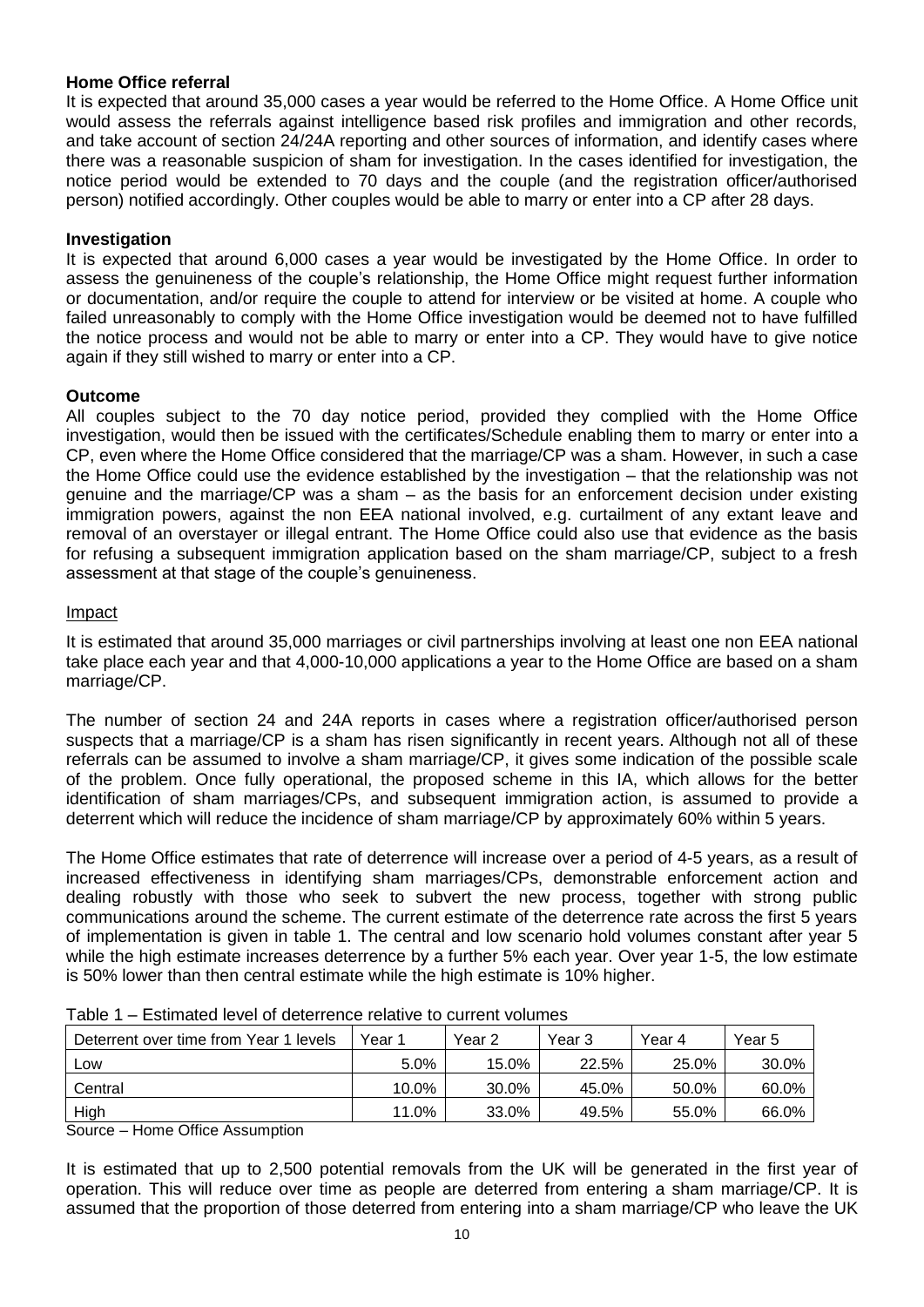voluntarily will be around 5%. It is assumed that a large proportion will continue to seek to evade immigration control to maintain their stay in the UK. Enforcement action may be taken against those remaining in the UK. Other measures contained in the Immigration Bill seek to deter those in the UK without valid leave.

#### **Costs** Set Up Costs

# *Training and familiarisation - Public Sector*

There are likely to be some training and familiarisation costs for Home Office caseworkers. The Home Office estimate these costs to be around £0.5m (PV) and fall in year 1 alone.

GRO and registration service staff will also require training in respect of the change in process. It is thought that training will take half a day for around 400 staff. In addition, there would be costs associated with updating handbooks for registration officers, authorised persons and clergy. It is estimated that these costs would amount to around £0.3m.

# *IT set up costs – Public Sector*

The Home Office will look to set up an IT system to allow DROs to transmit information to the Home Office easily and securely. This is expected to cost between £0.25m and £0.5m (PV) and the costs fall in year 1. GRO IT costs are expected to be £0.5m (PV) and the costs fall in year 1.

# Direct Ongoing Costs

# *Operational costs to the public sector*

- *Increased Home Office case costs* there will be an increase in Home Office casework costs of carrying out an assessment of the 35,000 cases expected to be referred a year. Assuming that of these 6,000 cases a year are investigated, the additional staffing costs from 2015-16 onwards are estimated to be £26.6m (PV) over the 10 year period assessed in this IA. This includes additional staff to manually investigate marriage/CP notifications, to interview couples and conduct home visits and tp answer any additional enquiries made by those awaiting a decision.
- *Increase in appeal costs to the Home Office and HM Courts and Tribunals Service (HMCTS) –* it is estimated that up to 2,000 cases a year could appeal against the enforcement decision taken against the non EEA national on the basis of a Home Office assessment, following an investigation, that the marriage/CP is a sham. This figure is expected to reduce over time as more sham marriages/CPs are deterred. However, it is probable that some people engaging in sham marriages/CPs would have been refused leave to remain in the UK later down the line and would have appealed their decision then. It is thought that leave would in any case have been refused and an appeal would have been brought within a period of 1 to  $5^8$  years for between 5% and 15% of  $\mathsf{cases}^9.$

The volumes and categories of appeals dealt with each year reflect agreed HMCTS and Home Office resourcing and priorities. This implies that, without any change in resourcing or priorities, the additional immigration enforcement appeals as a result of this policy will reduce appeal volumes in other areas. The cost associated with these appeals can be considered an opportunity cost as resources are diverted to a different area. The average cost per appeal is £311 to the Home Office and £861 to HMCTS. The overall opportunity cost is expected to be £10.5m (PV) over 10 years.

**Change in enforcement and removal costs for the Home Office - the Home Office believes that** the costs involved in detaining and removing individuals can be carried out within existing budgets and does not anticipate that additional costs will be incurred. This implies that there will be an

l <sup>8</sup> Home Office assumption reflecting the length of time before a person involved in a sham marriage would have come to the attention of the Home Office. Timescales for enforcement action and appeals are variable depending on a number of internal and external factors. In cases where the correct documentation is present enforcement action could be concluded relatively quickly. However, other cases may take longer. <sup>9</sup> Ibid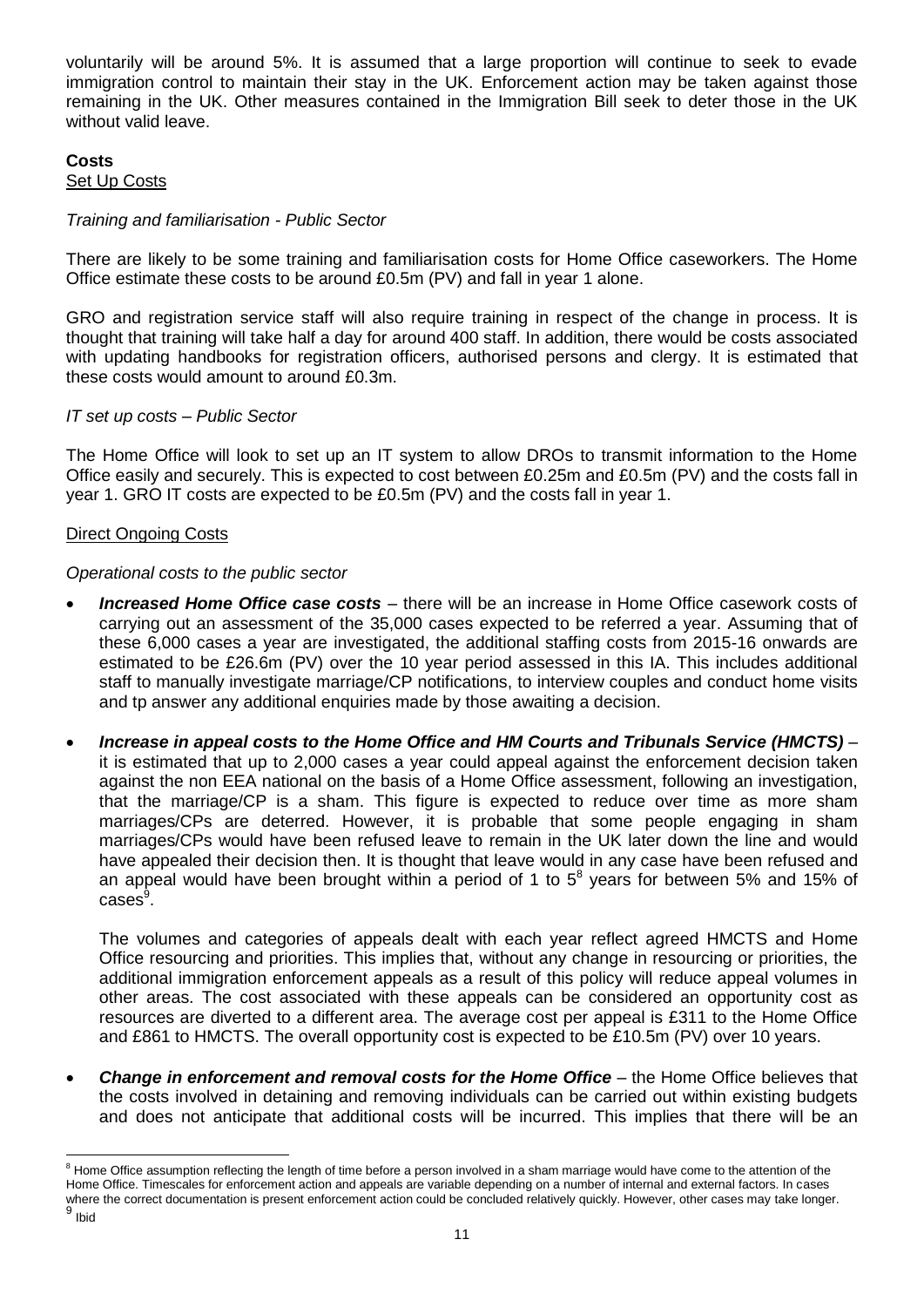opportunity cost as resources are used to enforce this policy change and not what they would otherwise have been used for. It is thought that the average cost of removal, and thus opportunity cost per removal, is £3,281.<sup>10</sup> It is likely that some of those removed from the UK would have been removed at a later date, implying that some of the opportunity cost of additional removals at an earlier date will decline over time. The proposed policy change will allow earlier removal.

The central estimate assumes that the volume of potential removals is 2,500 in year 1 and that, depending on the nationality profile of these cases and other factors, the proportion of these potential removals that is achieved is around 60%. The number of removals reduces over time as the volume of sham marriages/CPs deterred increases. The total opportunity cost is expected to be £20.9m (PV) over 10 years.

There may also be additional opportunity costs in taking enforcement action against those who are deterred from entering a sham marriage/CP but do not depart the UK voluntarily.

- Increase in casework costs for registration services the additional time taken for a couple to give notice and for the Home Office to be notified of all proposed marriages/CPs involving a non EEA national is estimated to be 30 minutes per couple giving notice. There will also be additional notices given by couples involving a non EEA national who wish to marry in the Anglican Church. It is estimated that this will affect around 6,700 couples.<sup>11</sup> The volume of couples affected is expected to reduce over time as the sham cases deterred increase. The time taken to give notice is around 30 minutes for each person. The median staff cost is £20.52<sup>12</sup>. The total expected cost is £3.5m (PV) over 10 years.
- **•** Reduction in income for the Anglican Church couples in scope of the proposed scheme will no longer be allowed to complete the common licence process in the Anglican Church. Instead they will be required to complete the civil preliminary process. This is likely to result in a drop in income for the Anglican Church, which will be offset by a drop in administrative activity.

It is estimated that around 6,700 couples a year who marry in the Anglican Church will be in scope of the proposed scheme. The impact assessment process does not include the impacts where persons are engaging in non compliant activity, such as a sham marriage. If we assume that 10-  $20\%$ <sup>13</sup> of marriages involving a non EEA national are sham (though this is considered to be an overestimate where marriages in the Anglican Church are concerned), then, for the purposes of this IA, the change in costs in respect of 80-90% of these couples has been included. The proportion of marriages that are sham marriages will fall over time due to the expected deterrent impact of the new scheme. The Anglican Church charges a fee of £165 per couple to undertake the common licence process, thus the expected drop in income is £6.9m PV over 10 years.

It is assumed that the fee is set at a level that covers the cost to the Anglican Church of providing this service. Thus, for the purposes of this IA, it has been assumed that the reduction in income will be exactly offset by the administrative savings to the Church, meaning that the overall impact will be zero. This is shown as an offsetting benefit in table 2.

#### *Costs to the public sector – non monetised*

**Increase in Judicial Reviews** – it is thought that the volume of judicial review challenges may increase as a result of the policy changes. This will have cost implications for the Home Office and HMCTS. As volumes are unknown, these costs have not been quantified.

*Impacts on couples seeking to marry or enter into a CP – non monetised*

l 10 In financial year 2011-12, the average cost to th[e UK Border Agency](http://en.wikipedia.org/wiki/UK_Border_Agency) of each removal was £3,281. This has been calculated by dividing the total cost of our removal activity by the volume of removals in that financial year. The cost of unsuccessful attempts at removal is absorbed within this average cost.

In 2011, around 12% of marriages involved at least one non-EEA national. See footnote 1 for detail.

<sup>12</sup> Annual Survey of Hours and Earnings (2012): median wage for SOC code 2429 - Business, research and administrative professionals n.e.c. including registrars. Includes 16.4% "on costs" to account for employer costs such as national insurance.

<sup>&</sup>lt;sup>13</sup> It is estimated that there are around 35,000 marriages and civil partnerships a year involving a non EEA national and 4,000-10,000 shambased applications a year to the Home Office.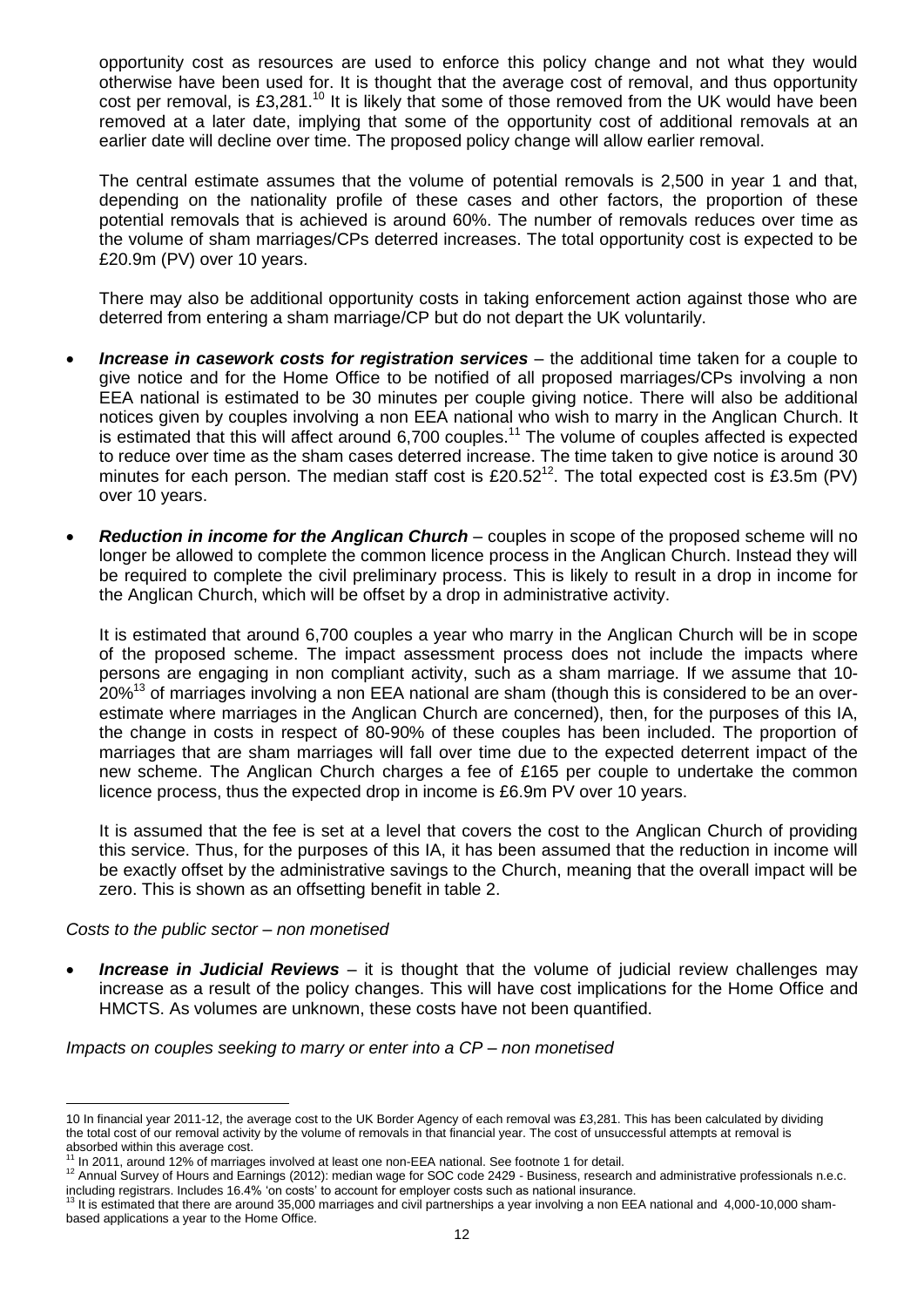**Increasing the length of process** – couples are currently required to give between 14-15 days' notice before they can marry or enter into a CP. The proposals outlined in this impact assessment mean all couples going through the civil preliminary process will be required to give at least 28 days" notice before they can marry. In 2011, around 238,500 couples married following civil preliminaries or entered into a civil partnership.

In England and Wales, around 85% of marriages following civil preliminaries give notice in a non DRO. In 2010, 10% (18,250) of all non DRO marriages and, by contrast, 49% (10,025) of all DRO marriages took place within 28 days of notice being given, i.e. within 13 days of the end of the current notice period. This suggests that 15% of all couples (both DRO and non DRO marriages) marrying following civil preliminaries will have to change their behaviour and give notice earlier owing to the change in the notice period to 28 days. As DRO marriages will include all those involving a non EEA national subject to immigration control (as well as other marriages in that area), this also suggests that the marriages about which the Government has concerns take place more quickly than others, thus the impact is more likely to fall on couples who could gain an immigration advantage through a sham marriage.

On average, the waiting time for a marriage once notice has been given is 153 days for non DRO marriages, i.e. 138 days after the end of the current notice period, compared to 53 days for DRO marriages, i.e. 38 days after the end of the current notice period. Although the impact on genuine couples cannot be quantified, it is thought that genuine couples are less likely to be affected by the change.

The notice period for couples selected for investigation will be an additional 42 days, in addition to the initial 28 days. It is estimated that around 6,000 couples will be affected.

*Immigration decisions based on assessments of sham –* some genuine couples may fail to persuade the Home Office that their relationship is genuine. The Home Office has mitigated against this by maintaining a right of appeal against enforcement and other immigration decisions based on an assessment of sham. It is not possible to quantify this impact as the proportion and impact is unknown.

# **Benefits**

# Direct Ongoing Benefits

#### *Impacts on the public sector - monetised*

- *Increased appeal fee income to HMCTS*  HMCTS charges an administration fee for appeals: an oral hearing is £140 and a written hearing is £80. The estimated volume of additional appeals associated with the proposed scheme is set out on page 11. The total increase in fee income is expected to be £1.1m (PV) over 10 years.
- *Increased fee income to the registration service*  all couples seeking to marry where at least one of them is a non EEA national will now be required to give notice at a Designated Register Office (unless they are exempt from immigration control). Previously those marrying in the Anglican Church in England and Wales would not be required to contact a DRO. It is thought that around 6,700 couples a year could be required to pay the additional fee of £35 per person. However, as set out on page 12, only the fees from genuine couples are included. The total increase in fee income to the registration service is around £2.9m (PV) over 10 years. The fees are set to reflect the time required to give notice; if fee income from all couples were included, this would fully cover any additional costs.

#### *Impacts on couples seeking to marry or enter into a CP – monetised*

• Reduction in fee for those marrying in the Anglican Church in England and Wales – those in scope of the proposed scheme and seeking to marry in the Anglican Church in England and Wales will now be required to give notice in a DRO with a fee of £35 per person, instead of through the common licence process in the Anglican Church, where the fee is set at £165 per couple. It is estimated that around 6,400 couples could be affected. However, as set out on page 12, the impact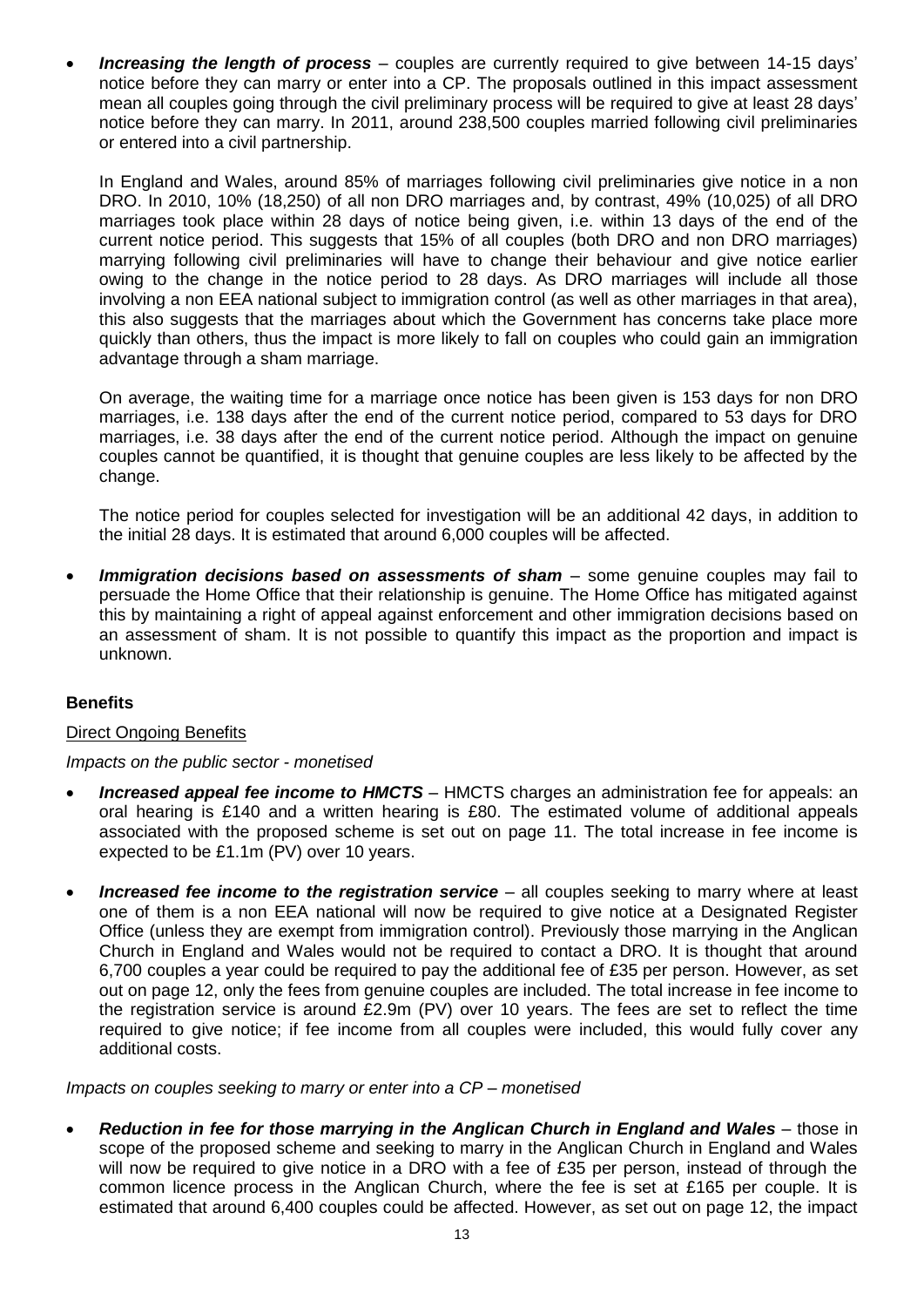assessment process does not include the additional costs where couples are engaging in non compliant activity, such as a sham marriage. The total saving to couples seeking to marry is around £4.0m (PV) over 10 years.

# Wider benefits – wider UK economy – monetised

 *Reduced burdens on public services* – if there is a reduction in the volume of migrants remaining and settling in the UK, both through removals arising in respect of sham marriages/CPs and from the deterring of sham cases, this could help to reduce pressures on public services by reducing the volume of people eligible to utilize them. The cost of all public services can be allocated to each individual in the UK, on the assumption that consumption is the same as a UK resident. This figure has been adjusted to account for services which migrants are not eligible to claim, such as most welfare benefits before settled status is obtained, and for services which are not affected by volume, such as public goods. Annex A sets out the Home Office"s standard assumptions and calculations used to estimate the savings. Those who are in the UK on the basis of a sham marriage/CP are assumed to make use of public services as any other migrant would.

There will be savings both from the volume of illegal migrants removed from the UK as a result of engaging in a sham marriage/CP (£153m PV) and from those who are deterred from entering into a sham marriage/CP to obtain leave to stay in the UK (£14m PV). The proportion of those deterred from entering into a sham marriage/CP, but displaced into a different irregular stay in the UK, is not known. However, for the purposes of this impact assessment it is assumed to be around 95%.<sup>14</sup> It is assumed that those deterred from entering into a sham marriage/CP and not displaced into a different illegal route either leave the UK or do not come to the UK. The savings are measured against a baseline that assumes that persons entering into a sham marriage/CP would have remained in the UK indefinitely in the absence of a policy change. The combined saving is expected to amount to £167m over 10 years.

A significant proportion of this figure is likely to be realised through opportunity costs, in that the reduction in use of public services by those entering into a sham marriage/CP will instead be utilised by other UK residents meaning actual cash savings may not be realised.

*Increased employment opportunities for UK residents –* if a migrant who entered into a sham marriage/CP was gainfully employed in the legitimate labour market, then they may be replaced by a UK resident when they depart the UK or are deterred from entering the UK.

The independent Migration Advisory Committee's January 2012 report<sup>15</sup> found that 100 additional non-EU migrants may cautiously be estimated to be associated with a reduction in employment of 23 native workers both during periods of economic growth and downturn. This IA assumes that the inverse of this finding is valid when the number of non EEA migrants is reduced. See Annex B for a description of the findings and their application in impact assessments.

The type of jobs that are likely to be taken by UK residents is unknown. However, it is thought that those seeking to remain in the UK illegally are likely to be found in the low skilled jobs in the lower half of the earnings distribution. Thus it is assumed that those affected are in jobs earning between the 10<sup>th</sup> and 50<sup>th</sup> percentile. The central estimate assumes earnings on the 25<sup>th</sup> percentile – £12,936<sup>16</sup> – and the number of jobs affected is calculated using the employment rate (58.94%<sup>17</sup>) for all non EEA nationals. It is likely that a proportion of those employed may be employed in the shadow economy and not in legitimate jobs. The IA assumes that 40% are employed in the legitimate labour market, on the basis that a proportion will currently have leave which enables them to work. These assumptions are tested in the sensitivity analysis. The benefit to UK residents through earnings from additional employment is £6.1m (PV) over 10 years.

l

<sup>&</sup>lt;sup>14</sup> Home Office assumption

<sup>&</sup>lt;sup>15</sup> MAC (2012) Analysis of the impacts of migration. Available from

<http://www.ukba.homeoffice.gov.uk/sitecontent/documents/aboutus/workingwithus/mac/27-analysis-migration/>  $\frac{16}{16}$  Annual Survey of Hours and Earnings (2012) all jobs  $-25<sup>th</sup>$  percentile.

<sup>&</sup>lt;sup>17</sup> ONS Labour Market Statistics May 2012 Table EMP06: Employment by country of birth and nationality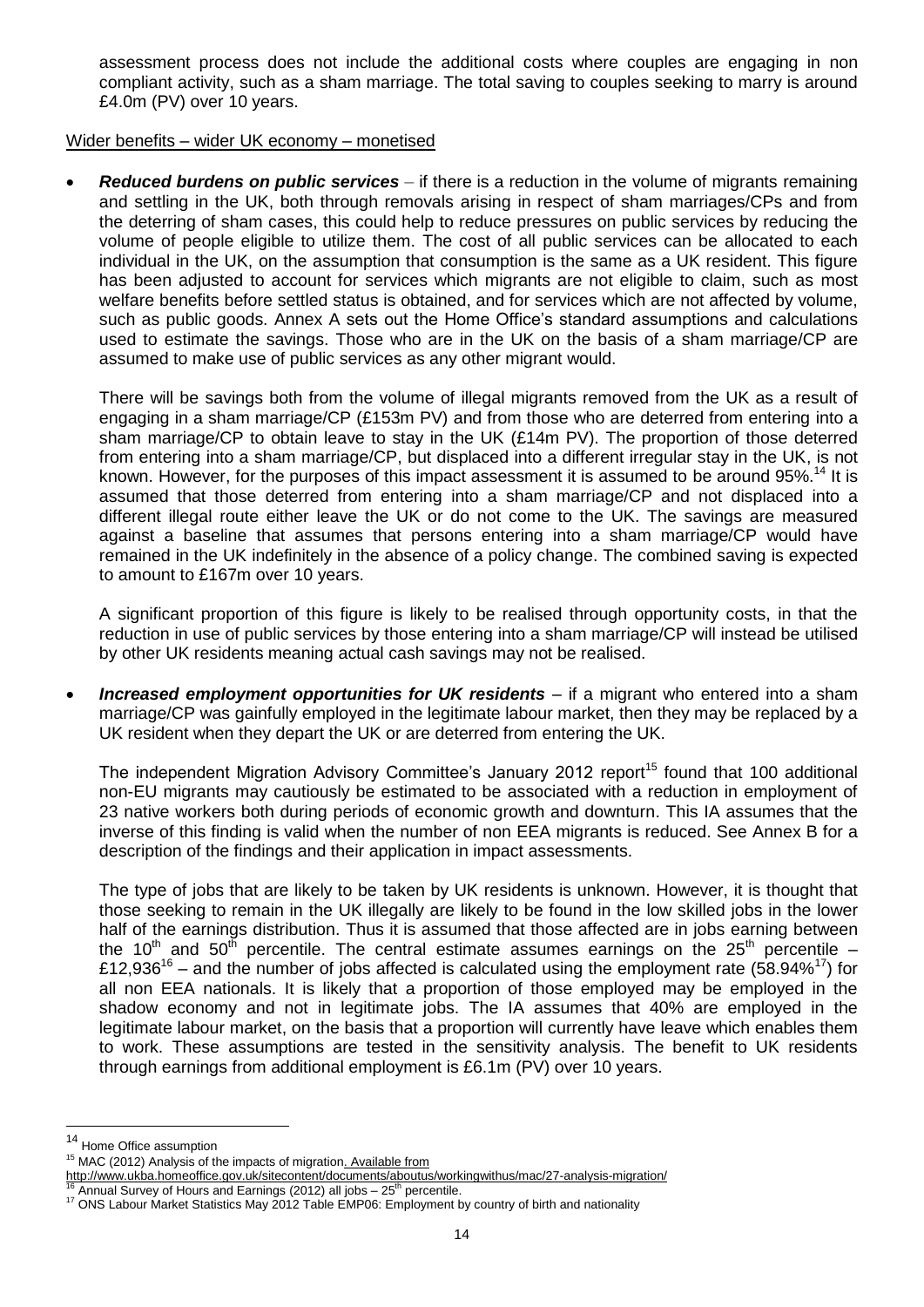The impacts on the businesses employing migrants are not considered as they are employing illegal migrants and are therefore not compliant. However, the jobs affected are likely to be low skilled implying that there will be negligible costs involved in up-skilling and recruitment.

### Wider benefits – wider UK economy – non monetised

- *Reduction in abuse of the family migration route and in volumes of sham marriages/CPs –* it is expected that the proposals to change the notice process and increase enforcement against those involved in a sham marriage/CP will deter people from entering into a sham marriage/CP. Table 1 on page 10 sets out the expected level of deterrence.
- *Reduction in funding for and level of organised crime –* as described above, migrants often seek the assistance of individual facilitators or organised crime groups of varying size and structure to co-ordinate sham marriage activity. The risks involved for organised crime groups are relatively low but the levels of profit can be very high with non EEA nationals reported to pay up to £20,000 for this service. Money is central to virtually all organised crime. It is not only a reward of crime, but also a driver, with profits funding future criminal activity. A greater impact on sham marriages/CPs will reduce the operation and profitability of organised crime.
- *Reduction in levels of abuse of public services –* the introduction of new information-sharing powers between registration officers/authorised persons, the Home Office and key partners is expected to help tackle sham marriages/CPs and related abuse.

#### **Summary of costs and benefits**

A summary of the key monetised costs and benefits included in the NPV is set out below.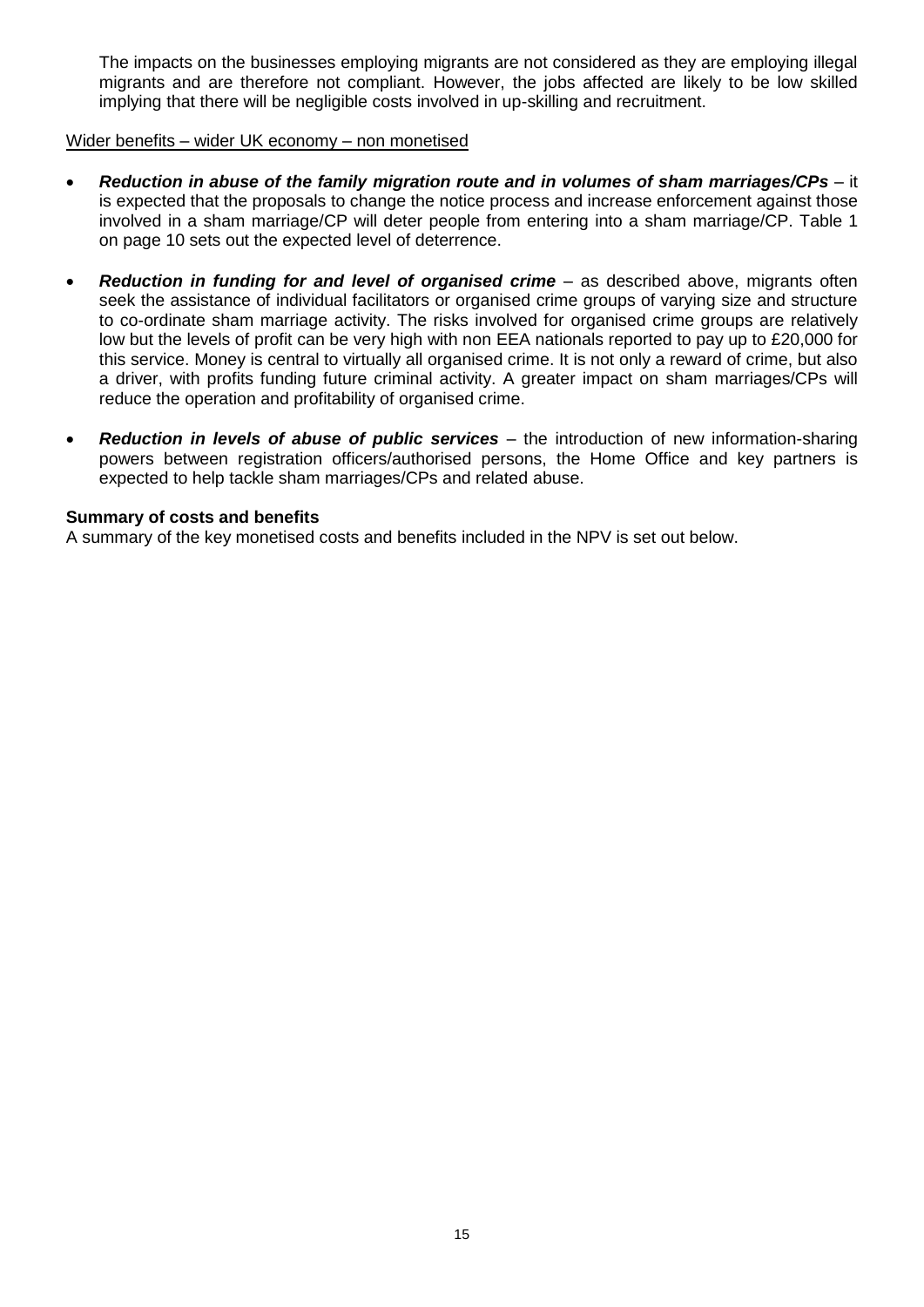# Table 2 – Summary of costs and benefits

| <b>Summary of Costs and Benefits</b>                           | 10 yr impact     |
|----------------------------------------------------------------|------------------|
| Costs                                                          | $(\text{Em})$ PV |
| Set-up costs                                                   |                  |
| 1. Training and familiarisation costs - Home Office            | £0.5             |
| 2. Training and familiarisation - registration service         | £0.3             |
| 3. Home Office IT set up and maintenance                       | £0.4             |
| 4. GRO IT set up and maintenance                               | £0.5             |
| <b>Total Set Up Costs</b>                                      | £1.7             |
| Ongoing costs                                                  |                  |
| 1. Home Office staff impacts                                   | £26.6            |
| 2. Increase in appeal costs                                    | £10.5            |
| 3. Additional costs for registration service                   | £3.5             |
| 4. Removal costs - Home Office                                 | £20.9            |
| 5. Reduction in income for Anglican Church                     | £6.9             |
| <b>Total Ongoing Costs</b>                                     | £68.3            |
| <b>Total costs</b>                                             | £70.0            |
|                                                                |                  |
| <b>Benefits</b>                                                |                  |
| <b>Ongoing Benefits</b>                                        |                  |
| 1. Additional fee income to registration service               | £2.9             |
| 2. Additional appeal fee income to HMCTS                       | £1.1             |
| 3. Reduction in fees paid by those marrying in Anglican Church | £4.0             |
| 4. Reduction in administrative activity for Anglican Church    | £6.9             |
| 5. Public sector service savings                               | £166.8           |
| - Reduced public service costs from removals                   | £152.7           |
| - Reduced public service costs from deterrence                 | £14.1            |
| 6. Increased employment for UK residents                       | £6.1             |
| <b>Total benefits</b>                                          | £187.7           |
| Net present value                                              | £118             |

# **Impact on Businesses**

There are no direct or indirect impacts on businesses as a result of this policy proposal. Sham marriages/CPs will not be prevented from taking place. Instead those engaged in sham marriages/CPs will face greater enforcement action which is more likely to result in their removal from the UK or the refusal of any subsequent immigration application. However, this will only affect individuals who are not compliant with the law and public sector organisations. This includes the Anglican Church, in the context of its status, in England, as the established Church. Any impacts on businesses will only affect those who have employed those who are in the UK illegally. These impacts have not been considered as they are not compliant. Therefore this proposal is out of scope of the one in, two out process.

# **F. Risks**

# **Modelling risks**

There are a number of sensitivities and uncertainties associated with the impacts modelled in this impact assessment. The high/low ranges are set out in the table below to highlight the key sensitivities.

| Table $3 - 1$ |  |  | Key sensitivities |
|---------------|--|--|-------------------|
|---------------|--|--|-------------------|

| <b>Key Sensitivities</b>                              | Low   | Central | High                     |
|-------------------------------------------------------|-------|---------|--------------------------|
| Volume of sham-based applications                     | 4000  | 6000    | 10000                    |
| Deterrence                                            |       |         | See Estimates in Table 1 |
| Public sector costs                                   | 5,050 | 6,700   | 8,350                    |
| Potential removals                                    | 1700  | 2500    | 2500                     |
| Actual removals                                       | 50%   | 60%     | 70%                      |
| Proportion who would have been removed without policy |       |         |                          |
| change                                                | 10%   | 15%     | 20%                      |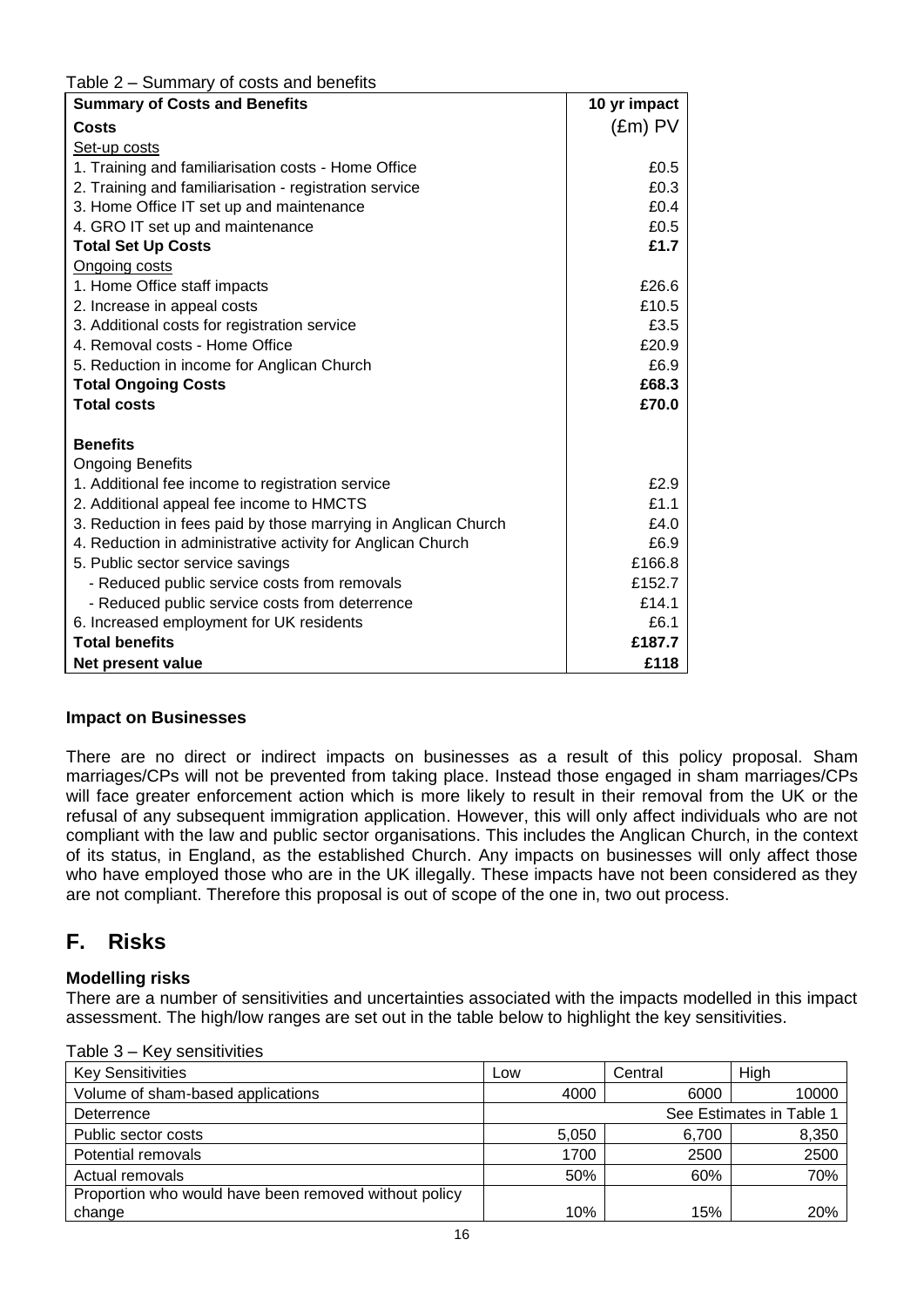| Length of stay in absence of policy change - years |        |         |         |
|----------------------------------------------------|--------|---------|---------|
| Wages for UK residents taking up employment        | £6.500 | £12.900 | £21.500 |
| Proportion in legitimate employment                | 10%    | 40%     | 55%     |

Table 4 sets out the cost, benefits and NPV associated with the key sensitivities in table 3.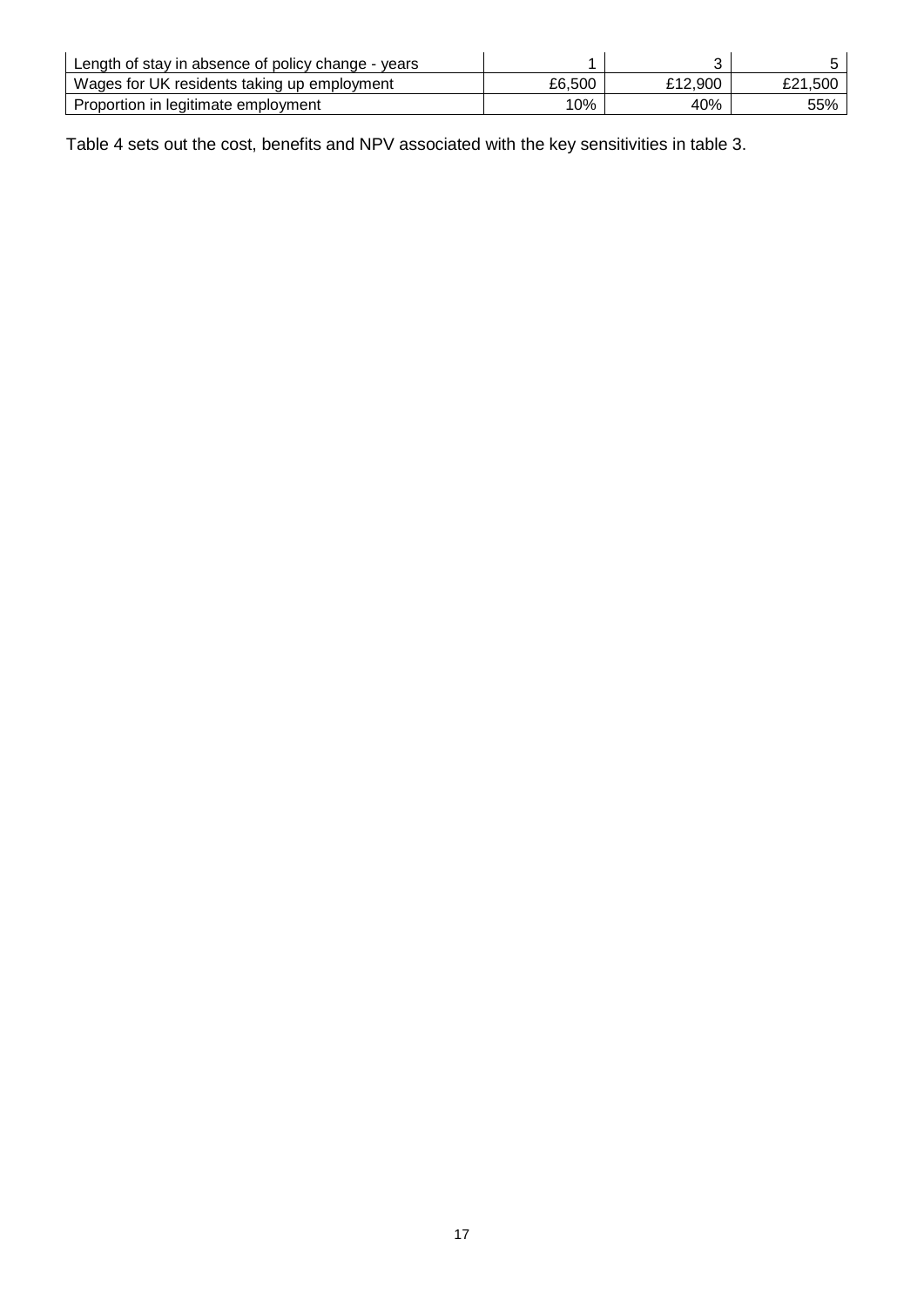|                                                             | Low              | <b>Central</b>   | High             |
|-------------------------------------------------------------|------------------|------------------|------------------|
| <b>Summary of Costs and Benefits</b>                        | <b>Summary</b>   | <b>Summary</b>   | <b>Summary</b>   |
|                                                             | 10 yr impact     | 10 yr impact     | 10 yr impact     |
| <b>Costs</b>                                                | $(\text{Em})$ PV | $(\text{Em})$ PV | $(\text{Em})$ PV |
| Set-up costs                                                |                  |                  |                  |
| 1. Training and familiarisation - Home Office               | £0.5             | £0.5             | £0.5             |
| 2. Training and familiarisation - registration service      | £0.3             | £0.3             | £0.3             |
| 3. Home Office IT set up and maintenance                    | £0.3             | £0.4             | £0.5             |
| 4. GRO IT set up and maintenance                            | £0.5             | £0.5             | £0.5             |
| <b>Total Set Up Costs</b>                                   | £1.6             | £1.7             | £1.8             |
| Ongoing costs                                               |                  |                  |                  |
| 1. Home Office staff impacts                                | £26.6            | £26.6            | £26.6            |
| 2. Increase in appeal costs                                 | £12.2            | £10.5            | £15.8            |
| 3. Additional costs for registration service                | £3.7             | £3.5             | £3.2             |
| 4. Removal costs - Home Office                              | £20.9            | £20.9            | £28.3            |
| 5. Reduction in income for Anglican Church                  | £7.5             | £6.9             | £5.7             |
| <b>Total Ongoing Costs</b>                                  | £70.9            | £68.3            | £79.7            |
| <b>Total costs</b>                                          | £72.5            | £70.0            | £81.5            |
|                                                             |                  |                  |                  |
| <b>Benefits</b>                                             |                  |                  |                  |
| <b>Ongoing Benefits</b>                                     |                  |                  |                  |
| 1. Additional fee income to registration service            | £3.2             | £2.9             | £2.4             |
| 2. Additional appeal fee income to HMCTS                    | £1.3             | £1.1             | £1.6             |
| 3. Reduction in fees paid by those marrying in Anglican     |                  |                  |                  |
| Church                                                      | £4               | £4               | £3               |
| 4. Reduction in administrative activity for Anglican Church | £7               | £7               | £6               |
| 5. Public sector service savings                            | £142             | £167             | £440             |
| - Reduced public service costs from removals                | £138             | £153             | £391             |
| - Reduced public service costs from deterrence              | £5               | £14              | £49              |
| 6. Increased employment for UK residents                    | £0.1             | £6.1             | £46.4            |
| <b>Total benefits</b>                                       | £158.5           | £187.7           | £499.4           |
|                                                             |                  |                  |                  |
| Net present value                                           | £86              | £118             | £418             |

# **G. Enforcement**

The processes couples will be required to follow in order to comply with the scheme will be clearly outlined and explained. We will look to publish as much information about the investigation aspects of the scheme as is operationally appropriate.

We will be clear about the consequences for individuals where the Home Office considers a proposed marriage/CP to be sham. We will not be introducing new types of immigration decision or appeal as a result of the scheme, but will instead rely on current enforcement action, e.g. curtailment of any extant leave and removal of an overstayer or illegal entrant, and on refusing any subsequent sham-based immigration application. Those individuals subject to enforcement or other immigration action as a result of the scheme will have access to any right of appeal linked to that action.

As the proposed scheme is directly linked to immigration control, it will be administered by the Home Office, in partnership with the GRO and registration services.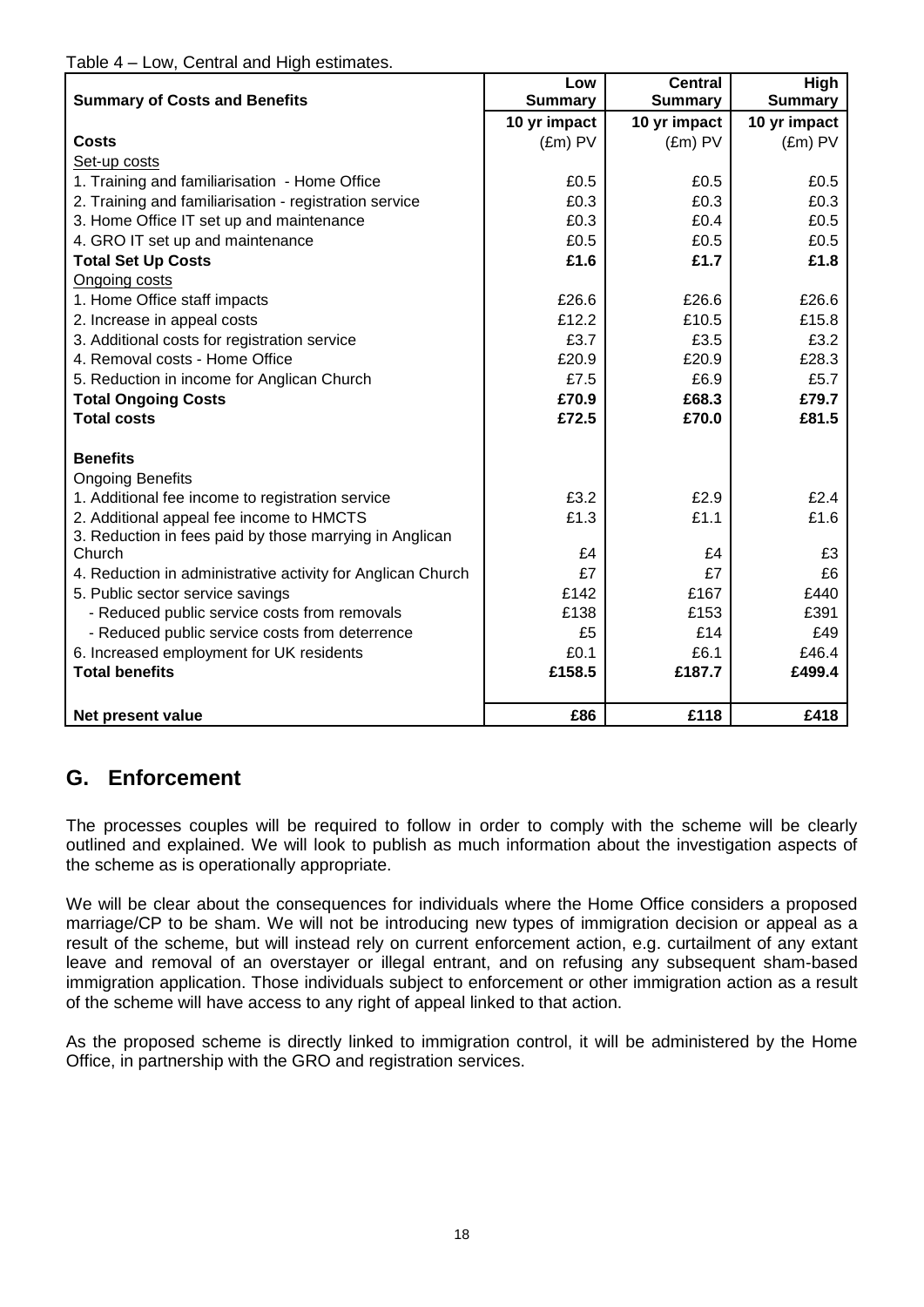# **H. Summary and Recommendations**

The table below outlines the costs and benefits of the proposed changes.

| <b>Table 5 Costs and Benefits</b>         |                           |                            |  |  |  |  |  |  |  |
|-------------------------------------------|---------------------------|----------------------------|--|--|--|--|--|--|--|
| <b>Benefits</b><br><b>Option</b><br>Costs |                           |                            |  |  |  |  |  |  |  |
|                                           | £70.0m (PV over 10 years) | £187.7m (PV over 10 years) |  |  |  |  |  |  |  |
| Source: Home Office Analysis              |                           |                            |  |  |  |  |  |  |  |

The preferred option is option 2. This is because option 1 does not mitigate against the harms caused by sham marriages/CPs, does not tackle abuse of the family migration route and does not reduce the burden on the taxpayer. The expected benefits outweigh the costs for option 2.

# **I. Implementation**

This measure will be considered as part of the Immigration Bill, which is expected to receive Royal Assent in 2014. We propose to fully implement the scheme outlined in this IA from April 2015.

# **J. Monitoring and Evaluation**

Post-implementation, the effectiveness of the new scheme will be monitored by the Home Office. This will include:

- 1. Monitoring the volume of cases where action has been taken against a non EEA national entering a sham marriage/CP.
- 2. Monitoring the number of applications made to the Home Office on the basis of marriage/CP.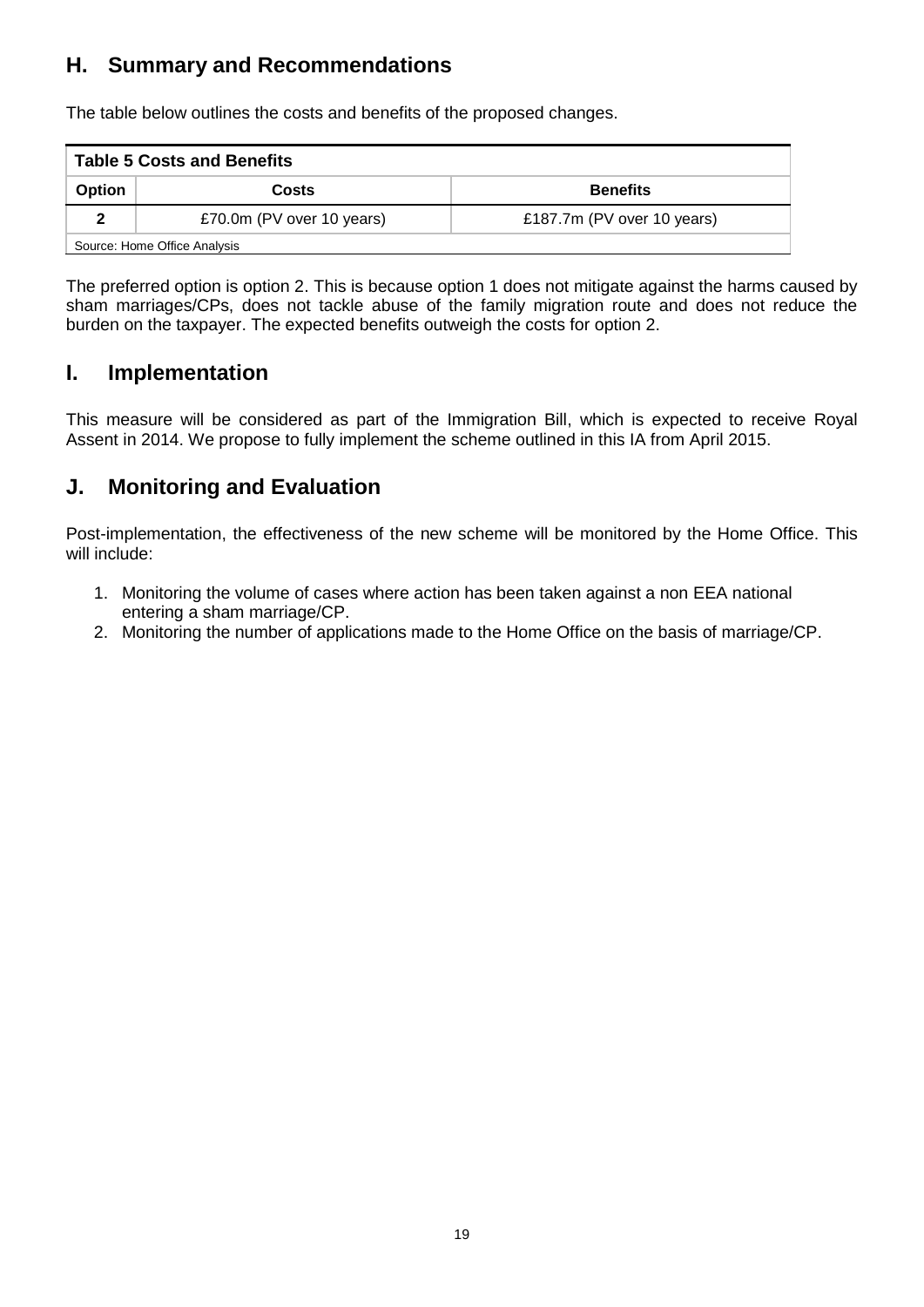# **Annex A - Impact on Public Services**

Home Office impact assessments have previously attempted to estimate the impact of migrants on health, education, criminal justice and welfare benefits using a bottom up approach which aims to identify consumption of specific services. However, these estimates present only a partial picture of the impacts and may be biased in that unidentified consumption may substantially alter the picture. For this reason a top down approach, which aims to allocate all public spending to each person in the UK, is preferred. This annex sets out the preferred approach, which aims to estimate the impact on public services of a change in the number of migrants arriving or remaining in the UK. This figure can be used to quantify the change in migration in impact assessments (IAs).

# **Allocation of Public Expenditure**

A top down approach to allocating public spending to individuals assumes that consumption is broadly similar for all individuals included in the calculation. This approach has been documented in the relevant literature (Glover et al, 2000 and NIESR, 2011). HM Treasury document total levels of public spending (total managed expenditure (TME)) in the Public Expenditure Statistical Analyses (PESA) 2011 documents the total level of public spending in different areas, including general public services; defence; public order and safety; economic affairs; environment protection; housing and community amenities; health; education; social protection and EU transactions.

# **Simple calculation**

This allows public expenditure to be allocated to each individual in the UK. The analysis assumed 62.3 million individuals in the UK, from the ONS statistical bulletin of national population projections (2011). Per head costs are calculated as being the sum of total spending on each element of public services, divided by the total UK population, and does not vary across characteristics or groups. This method gives an estimated spend per person, including children, in the UK of £11,300 per person.

### **Public Goods**

However, this figure includes public goods which mean it may not be reasonable to assume that excluding a migrant from the UK could have a marginal impact of £11,300 on public finances. Instead it is sensible to exclude costs associated with public goods, as the cost of extending or removing coverage to one additional migrant is zero as public goods are not attributable to any one individual in the population.

Public goods are defined as non-rival and non-excludable. To be non-rival it must be that the consumption of a good by one individual does not reduce the ability of others to consume that good. A non-excludable good means that once the good is provided it is impossible for any individual to opt out. An example of a public good may be national defence. Once national defence is provided for the country, an individual is unable to opt out of it. Whether they wish to be defended or not, they will be defended as it is not possible to protect the country without also protecting everyone in it. However, it is also true that one individual who receives the protection of national defence does not reduce the defence of others. Thus the good is non-rival and non-excludable.

The characteristics of a public good mean that the marginal cost of providing the good to one additional person is zero. As such it is sometimes debated that the cost of that good, which is attributable to a single individual, should also be zero. For this reason estimate B in table 1 provides the estimated cost of public spending per person excluding those goods deemed to be public goods. The excluded spending includes items such as general public spending, research and development, defence, pollution and other environmental spending, and street lighting.

In addition to excluding these public goods, spending on public debt transactions and EU payments have also been excluded. This is because these are obligations which cannot be opted out of and are not always directly attributable to the current population. Thus on a similar principle to a public good they are not incurred on a per person basis and would not be affected by one additional migrant. Removing these categories reduces the average impact of a marginal individual in the UK to £9,100 per year. However, this does not control for differing characteristics of migrants and how these characteristics may affect use of public services.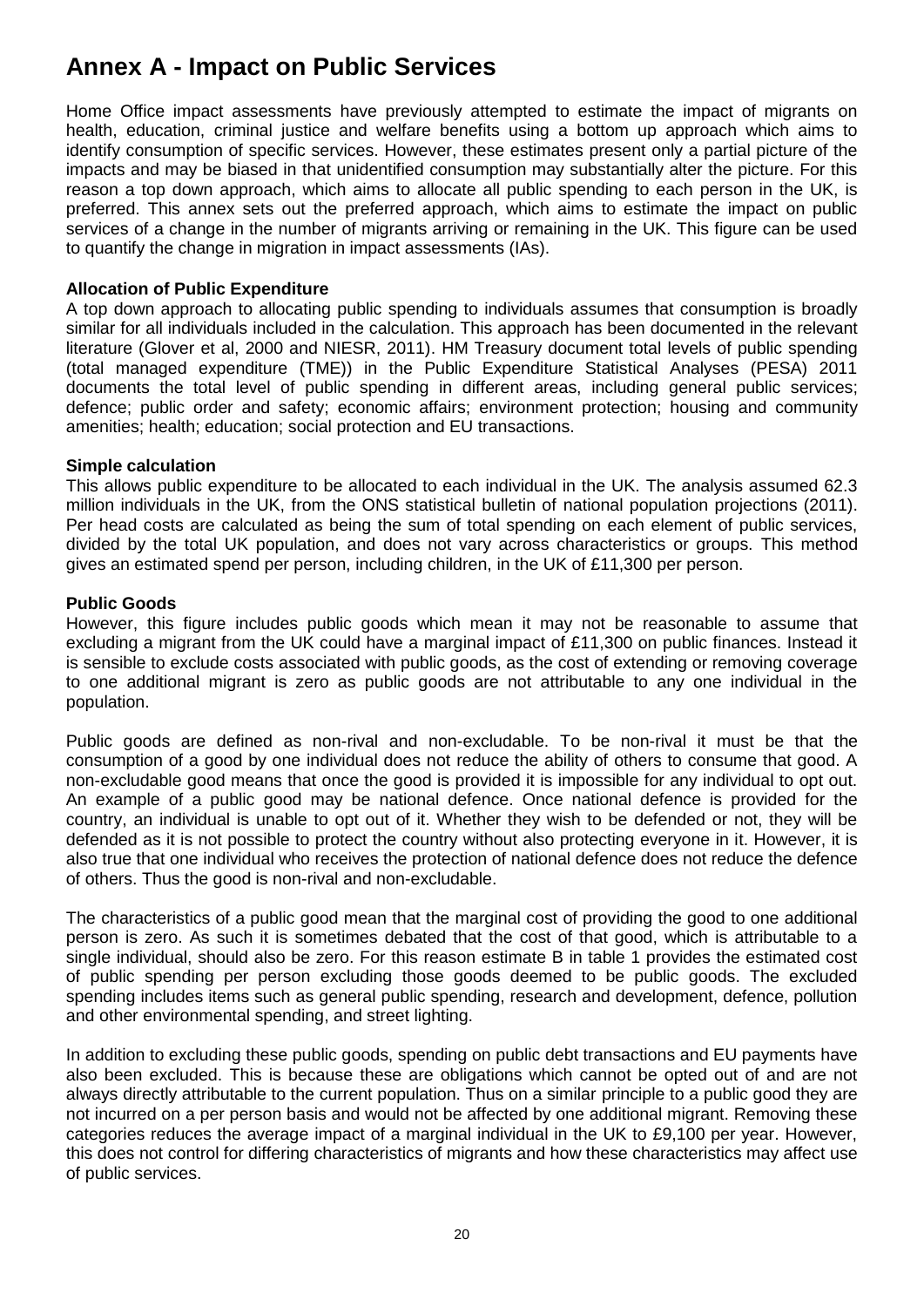The exclusion of public goods from the cost calculation is one that could be contested. It is possible to suggest that the migrant population in total is non-marginal and therefore the costs of migrants as a whole are not zero. However, as the IA approach is to estimate the impact of a marginal change in migrant volumes, the use of a zero marginal cost would be more appropriate. Similarly, some previous methods have not excluded debt transactions, or have only excluded part of them. The reasoning in these methods is that there is still some benefit gained from the large infrastructure projects that incurred the debt. However, this is complex to calculate the remaining benefit and apportion the debt payments appropriately and it is doubtful whether the presence of migrants per se has affected the demand for such capital investment, so debt transactions have been excluded.

# **Welfare and Benefits**

Allocating public expenditure to the individuals in the population includes welfare and benefit expenditure. However, most migrants will not be eligible to claim most welfare benefits until they have been in the UK for at least 5 years and have been granted settlement in the UK. For this reason, it is prudent to exclude welfare benefit expenditure for migrants who have been in the UK for less than 5 years and who will not be eligible to claim. Estimate C in table 1 provides an estimated cost per person excluding public goods and welfare of £5,800 per person. For migrants who have been in the UK longer than 5 years and have settled here, welfare expenditure should be included, meaning estimate B is more appropriate.

# **Wider Services**

This approach assumes that consumption is the same for all individuals. However, migrants and the native population are unlikely to be a homogenous group with identical patterns of consumption. Consumption is likely to vary by age, gender, family composition and other factors such as income and ethnicity. The recent report on the impacts of migration by the Migration Advisory Committee (2012) has presented new evidence on the social impacts of migration. The MAC commissioned NIESR to provide top down estimates on health, education and social services expenditure for different migrant groups.

Given that health, education and social services expenditure figures which take these characteristics into account are available, we have excluded these from our simple estimate. This gives two estimates of general public expenditure. Estimate D of £1,400 per person, which excludes public goods and welfare expenditure as well as health, education and social services expenditure and estimate E of £4,700 per person, which includes welfare benefit expenditure while excluding public goods, health, education and social services. These wider estimates should be added to the estimates of health, education and social services expenditure which have been adjusted to account for age and other characteristics of specific migrant groups.

| A             | Total spend per capita                                                     | 11,200 |
|---------------|----------------------------------------------------------------------------|--------|
| B             | Total excluding public goods                                               | 9,100  |
| $\mathcal{C}$ | Total excluding public goods and welfare                                   | 5,800  |
| D             | Total excluding public goods, welfare, health, education & social services | 1,400  |
|               | Total excluding public goods, health, education & social services          | 4,700  |

Table 1: Summary of the per head cost of public services consumed by a migrant

Source: based on National Population Projections 2010-based Statistical Bulletin, ONS, (2011) and Public Expenditure Statistical Analyses (PESA), HM Treasury, Table 5.2, (2011).

# **NIESR**

l

NIESR (2011) were commissioned to provide an estimate of migrants" consumption of education, health and social services. Estimates have been produced for all migrants, defined as those born outside of the UK, according to their key characteristics, on the assumption that age is the most powerful characteristic that drives consumption of public expenditure. NIESR estimated the proportion of the population that are migrants in each of the migrant groups of interest using the Annual Population Survey (APS). The APS identifies families, including children living at home. For some migrant groups, NIESR have given a narrow and broad definition<sup>18</sup> which will allow the creation of a range of costs for each type of migrant.

<sup>&</sup>lt;sup>18</sup> In the narrow definitions, migrants are included if they cannot be included in any other group. For example, economic migrants includes those working in the UK but only if they are not as full time student or if their partner"s status could not allow them to work. The broad definition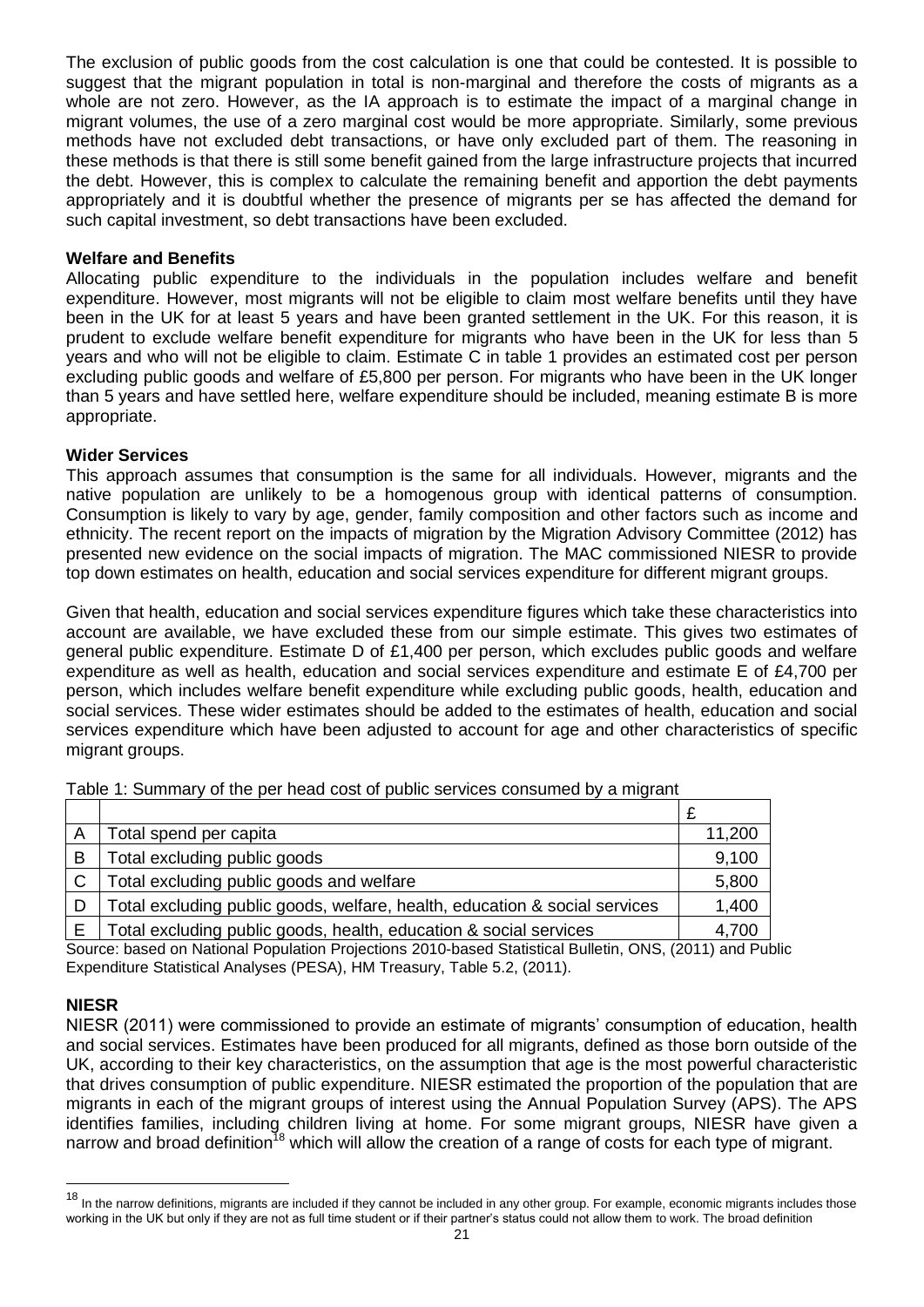The population estimates were combined with PESA data for 2009/10 to estimate consumption per individual. These figures have been uplifted to 2011/12 prices using the change in public expenditure since 2009/10. These estimates can be added to the wider estimates (D and E) described above to give an overall estimate for cost to the public services per migrant in the UK.

### **Health**

The evidence in the literature concludes that migrants in general are unlikely to pose a disproportionate burden on health services. There is strong evidence for lower impacts for Tier 1 and 2 work migrants, who are generally young and healthy. This is supported by a recent Home Office publication<sup>19</sup> which suggested that students and skilled workers, more often likely to be young and healthy, are likely to have a low impact on public services, making a lower demand on the public sector than an average UK resident. Expenditure on healthcare is much higher for elderly adults. NIESR base their estimates on the proportion of migrants and non migrants in the population, their gender and age, meaning estimates for migrants are lower than those for the non migrant population.

### **Education**

The literature is unclear on the impact of migration on the provision of education. The main negative impacts concern children with poor English language skills and pupils arriving or leaving mid year. On the other hand, there is evidence of a positive relationship between children with English as an additional language and attainment. These views are supported by Home Office research.<sup>20</sup> These data suggest that consumption exceeds non migrant groups for some migrants groups. This is the case for economic migrants, primarily due to larger family sizes, but not for Tier 4 migrants owing to low volumes of accompanying children.

### **Social services**

There is little evidence on migrants' use of social services, and most skilled migrants and students will be unlikely to make many demands. This would not be the case for family migrants, from poorer backgrounds, or asylum seekers necessarily, although evidence suggests there is a lack of awareness and thus use amongst these groups. However, demand may increase over time. Estimates have been adjusted by the age of migrant groups and suggest that on average use of social services by the migrant population is much lower than for non migrants.

Table 2 sets out the overall costs for public service consumption used in this IA. These consist of the values suggested by NIESR for health, education and social services expenditure uplifted to 2011/12 prices and estimate D or E given in Table 1. Estimate E is used for the maximum estimate as it is appropriate to include welfare payments for those who are settled in the UK. Estimate D, excluding welfare payments, is used for the lower estimates.

|                          |       | £ per head - Min $\vert$ £ per head - Max |
|--------------------------|-------|-------------------------------------------|
| Whole population         | 5,190 | 8,490                                     |
| Non-migrants             | 5,240 | 8,540                                     |
| Migrant in last 10 years | 4,520 | 7,820                                     |
| Migrant in last 5 years  | 4,250 | 4,250                                     |

Table 2 – Aggregate costs for health, education and social services.

(PESA), HM Treasury, Table 5.2, (2009). Uplifted to 2011/12 prices.

The values in table 2 can be used to quantify the impacts on public expenditure of marginal changes in the level of migrants arriving or remaining in the UK. Over the medium to long-run, it is expected that the migrant"s pattern of consumption of service will converge to that of a UK resident.

<sup>20</sup> *Ibid.*

l

includes all migrants who may be in each category. For example, all employed migrants are treated as economic migrants regardless of their student or partner's status.

<sup>19</sup> Home Office (2013) Social and Public Service impacts of International Migration at the local level. Available from

https://www.gov.uk/government/publications/social-and-public-service-impacts-of-international-migration-at-the-local-level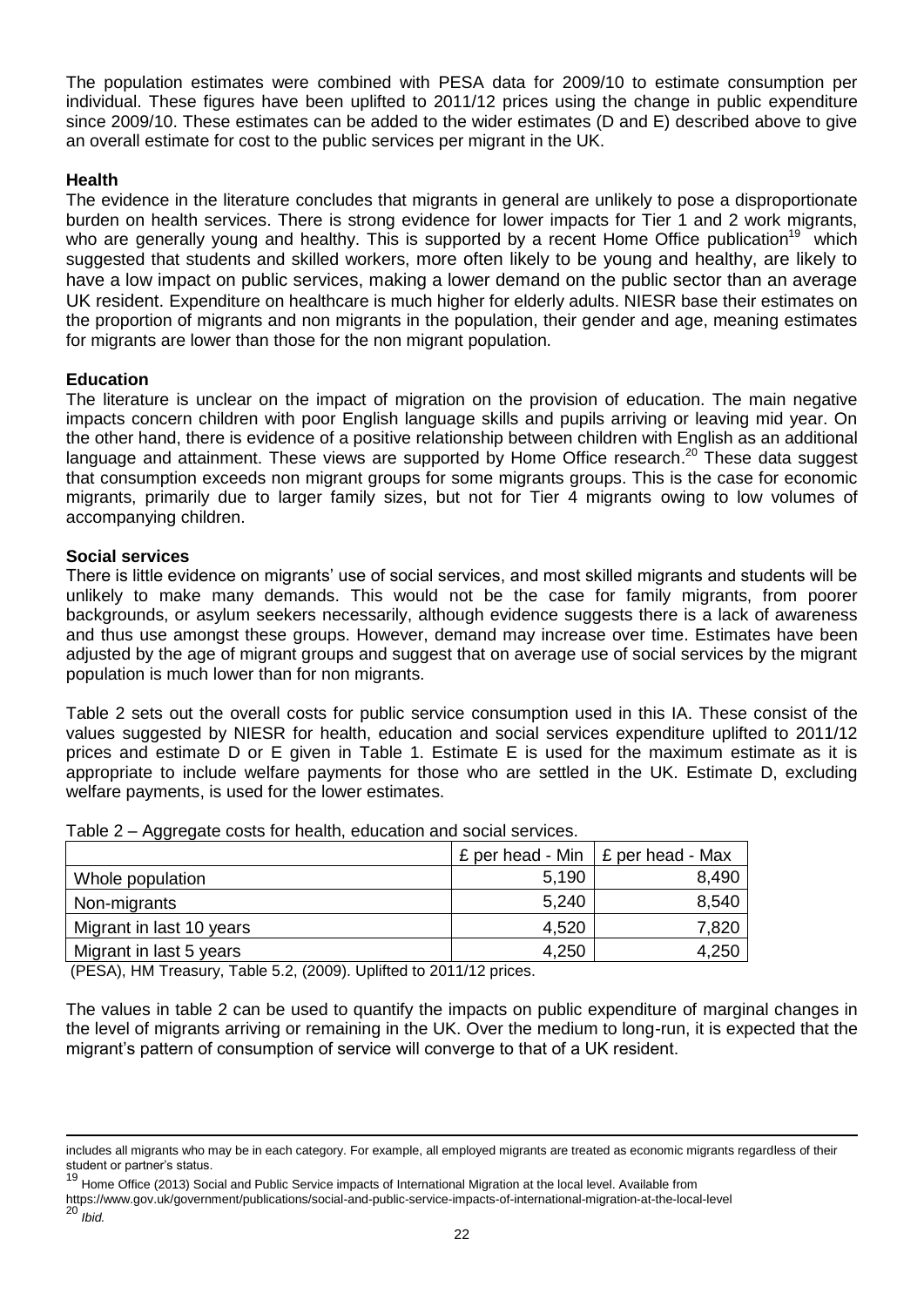# **Annex B: Displacement Assumptions**

### **Displacement**

Labour market displacement occurs when employment opportunities in the UK that could be filled by UK natives (UK born or UK nationals) are instead filled by migrants (foreign born or foreign nationals). The Government commissioned the Migration Advisory Committee (MAC) to analyse the impact of displacement on the UK labour market, culminating in a report<sup>21</sup> in January 2012. This annex sets out how the report"s findings have been applied in this impact assessment.

The assumptions that are used in this impact assessment, and described below, reflect the current Home Office position and are not a cross-government consensus.

# **Rate of Displacement**

This IA uses displacement assumptions derived from MAC (2012), which sought to estimate the association between migration and the native employment rate in Great Britain, between 1975 and 2010, using the Labour Force Survey. Natives were defined as UK-born individuals. The headline result, and that which is used in this IA, suggests that a one-off increase of 100 in the inflow of working-age non-EU born migrants is associated with a reduction in native employment of 23 people (this is based on analysis of data spanning 1995 to 2010). The MAC report implies that this result holds in all periods, including both economic growth and contraction (further analysis suggests the reduction in native employment from an inflow of foreign-born working-age migrants may be higher in years when the output gap was zero or negative). Essentially, this suggests that upon entering the country, 23 per cent of immigrants (as defined) could take up employment that would otherwise have gone to those who are UK-born.

### **Length of Displacement**

In implementing the volume of displacement, a key consideration is the tentative association in MAC (2012) that only those migrants who have been in the UK for less than 5 years are associated with displacement, not those who have been in the UK for more than 5 years. Practically, this is not directly applicable to IAs, which show impacts annually. Therefore, without further evidence to suggest otherwise, displacement is assumed to diminish equally each year over a 5 year period, for each particular cohort of migrants. It is also assumed that those who are removed from the UK may have already spent a period of time here and may be associated with a lower level of displacement. However, the length of time here is not known. It is assumed that migrants would have been in the UK for between 0 and 5 years.

#### **Displacement by Cohort**

It is important to note that this tracking over time of displacement is measured per cohort of immigrants. In any year that there is an inflow of migrants, these are classed as one cohort specific to that year (or any other time period being analysed). The following year, there will be another inflow of migrants, and whilst these add to the existing stock of migrants, they are an individual cohort specific to year 2. When displacement is measured over time, it is done so per cohort. This means that moving from one year to the next, there will be a new cohort arriving, but the previous year"s cohort will have its own diminishing effects still occurring.

#### **Illustrative Example**

l

This can be seen in Table B1, which sets out a very basic approach as an illustrative example to analysing the impact of displacement, over time, per cohort:

Working through Table 1: each year, from year 1 through to year 6, sees a number of workers entering the UK; the number of workers entering in year 1 (200) belong to cohort year t (t reflects a cohorts first year); so looking **only** at year 2, the number entering in year 2 (300) belong to cohort year t (as this is their first year), and the cohort which entered in year 1 become part of cohort t-1; in year 3, those who entered in year 2 will become part of cohort year t-1, and those who entered in year 1 will become part of cohort year t-2; as the effect of displacement declines over time, a particular years cohort will displace fewer UK natives as that cohort progresses through time; so the 200 migrants in year 1 will displace 20 natives in year 1, 16 in year 2, 12 in year 3, 8 in year 4, 4 in year 5, and 0 in year 6.

 $21$  MAC (2012) Analysis of the impacts of migration.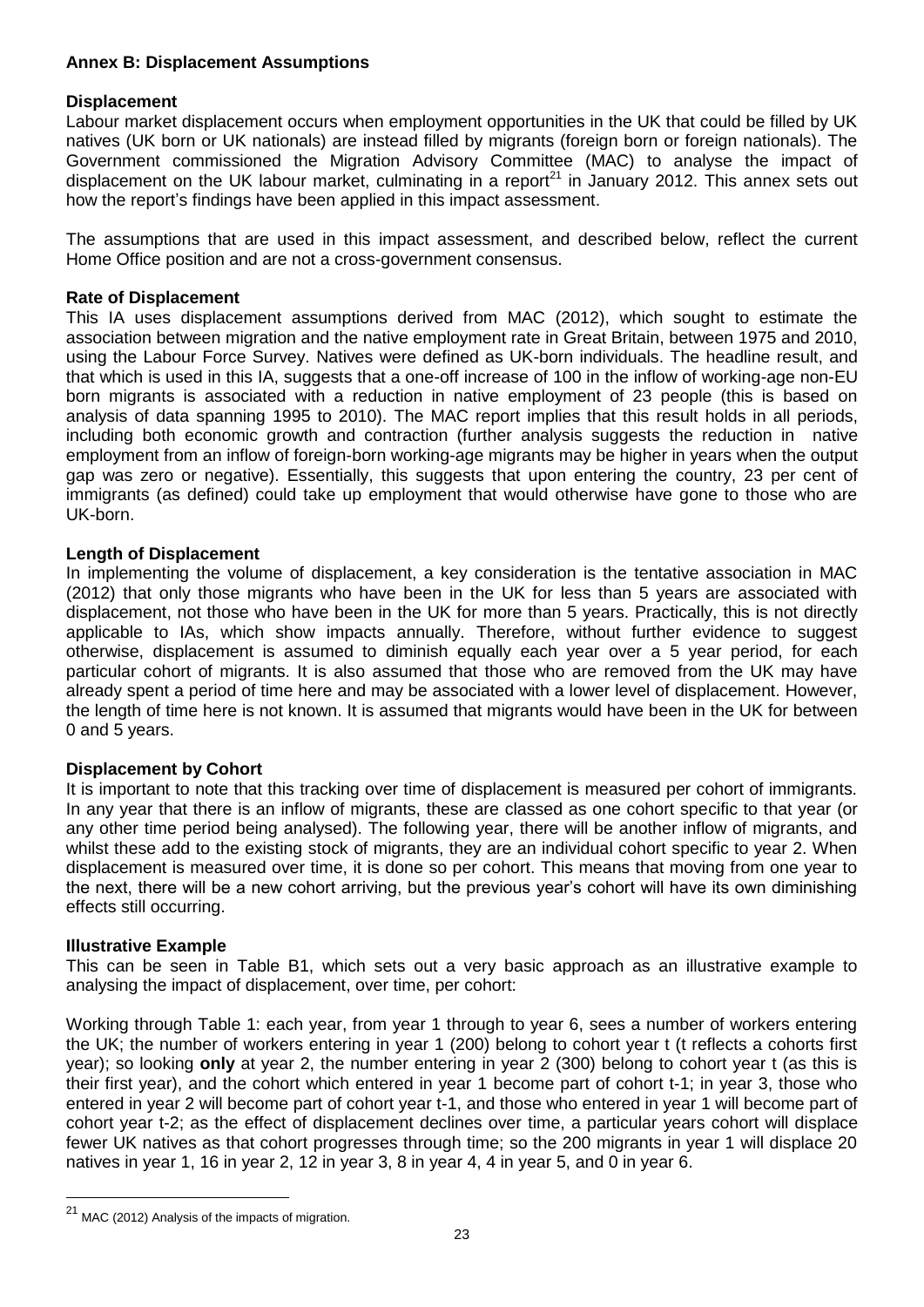| <b>Immigrants per year</b>                              |     |                                          |                |                         |     |                |  |  |  |  |
|---------------------------------------------------------|-----|------------------------------------------|----------------|-------------------------|-----|----------------|--|--|--|--|
| Cohort Year = $t$                                       | 1   | $\mathbf{2}$                             | 3              | $\overline{\mathbf{4}}$ | 5   | $6\phantom{1}$ |  |  |  |  |
| t                                                       | 200 | 300                                      | 250            | 600                     | 400 | 200            |  |  |  |  |
| $t-1$                                                   |     | 200                                      | 300            | 250                     | 600 | 400            |  |  |  |  |
| $t-2$                                                   |     |                                          | 200            | 300                     | 250 | 600            |  |  |  |  |
| $t-3$                                                   |     |                                          |                | 200                     | 300 | 250            |  |  |  |  |
| $t-4$                                                   |     |                                          |                |                         | 200 | 300            |  |  |  |  |
| $t-5$                                                   |     |                                          |                |                         |     | 200            |  |  |  |  |
|                                                         |     | <b>Assumed Displacement per year (%)</b> |                |                         |     |                |  |  |  |  |
| Cohort Year = $t$                                       | 1   | $\mathbf{2}$                             | 3              | $\overline{\mathbf{4}}$ | 5   | $6\phantom{1}$ |  |  |  |  |
| t                                                       | 23% | 23%                                      | 23%            | 23%                     | 23% | 23%            |  |  |  |  |
| $t-1$                                                   |     | 18%                                      | 18%            | 18%                     | 18% | 18%            |  |  |  |  |
| $t-2$                                                   |     |                                          | 14%            | 14%                     | 14% | 14%            |  |  |  |  |
| $t-3$                                                   |     |                                          |                | 9%                      | 9%  | 9%             |  |  |  |  |
| $t-4$                                                   |     |                                          |                |                         | 5%  | 5%             |  |  |  |  |
| $t-5$                                                   |     |                                          |                |                         |     | 0%             |  |  |  |  |
| <b>Assumed Displacement per year (number of people)</b> |     |                                          |                |                         |     |                |  |  |  |  |
| Cohort Year $=$ t                                       | 1   | $\overline{2}$                           | $\overline{3}$ | $\overline{\mathbf{4}}$ | 5   | 6              |  |  |  |  |
| t                                                       | 46  | 69                                       | 58             | 138                     | 92  | 46             |  |  |  |  |
| $t-1$                                                   |     | 37                                       | 55             | 46                      | 110 | 74             |  |  |  |  |
| $t-2$                                                   |     |                                          | 28             | 41                      | 35  | 83             |  |  |  |  |
| $t-3$                                                   |     |                                          |                | 18                      | 28  | 23             |  |  |  |  |
| $t-4$                                                   |     |                                          |                |                         | 9   | 14             |  |  |  |  |
| $t-5$                                                   |     |                                          |                |                         |     | $\overline{0}$ |  |  |  |  |

# **Table B1: Illustrative Example of the Impact of Displacement**

NB – volumes are purely illustrative.

# **Replacement**

Whilst the above outline of displacement is considered to be a cost, a benefit would arise if measuring the impact of migrants leaving the UK. This is known as a *replacement* effect*.* MAC (2012) tentatively suggests that any reduction in native employment associated with migrant inflows is equal to an increase in a native employment associated with equivalent migrant outflows.

# **Application to this IA**

The policy changes considered in this IA result in both a reduced inflow of migrants, and an increased outflow of migrants currently residing in the UK. Thus there will be the occurrence of replacement. The assumption is that from the number of immigrants that leave the UK that were employed, 23 per cent of the employment vacated will be filled by UK natives.

Table B2 outlines how the replacement methodology is applied to this IA:

|                                        |       | 72 P  |       |       |       |       |       |       |       |       |            |
|----------------------------------------|-------|-------|-------|-------|-------|-------|-------|-------|-------|-------|------------|
|                                        | 14/15 | 15/16 | 16/17 | 17/18 | 18/19 | 19/20 | 20/21 | 21/22 | 22/23 | 23/24 | 10<br>year |
|                                        | 0     |       | 2     | 3     | 4     | 5     | 6     |       | 8     | 9     | total      |
| Volumes<br>leaving<br>the<br>UK        | 0     | 1500  | 1380  | 1140  | 960   | 900   | 780   | 780   | 780   | 780   |            |
| Volumes<br>in<br>engaged<br>legitimate | 40%   | 40%   | 40%   | 40%   | 40%   | 40%   | 40%   | 40%   | 40%   | 40%   |            |

# **Table B2: Replacement Applied**